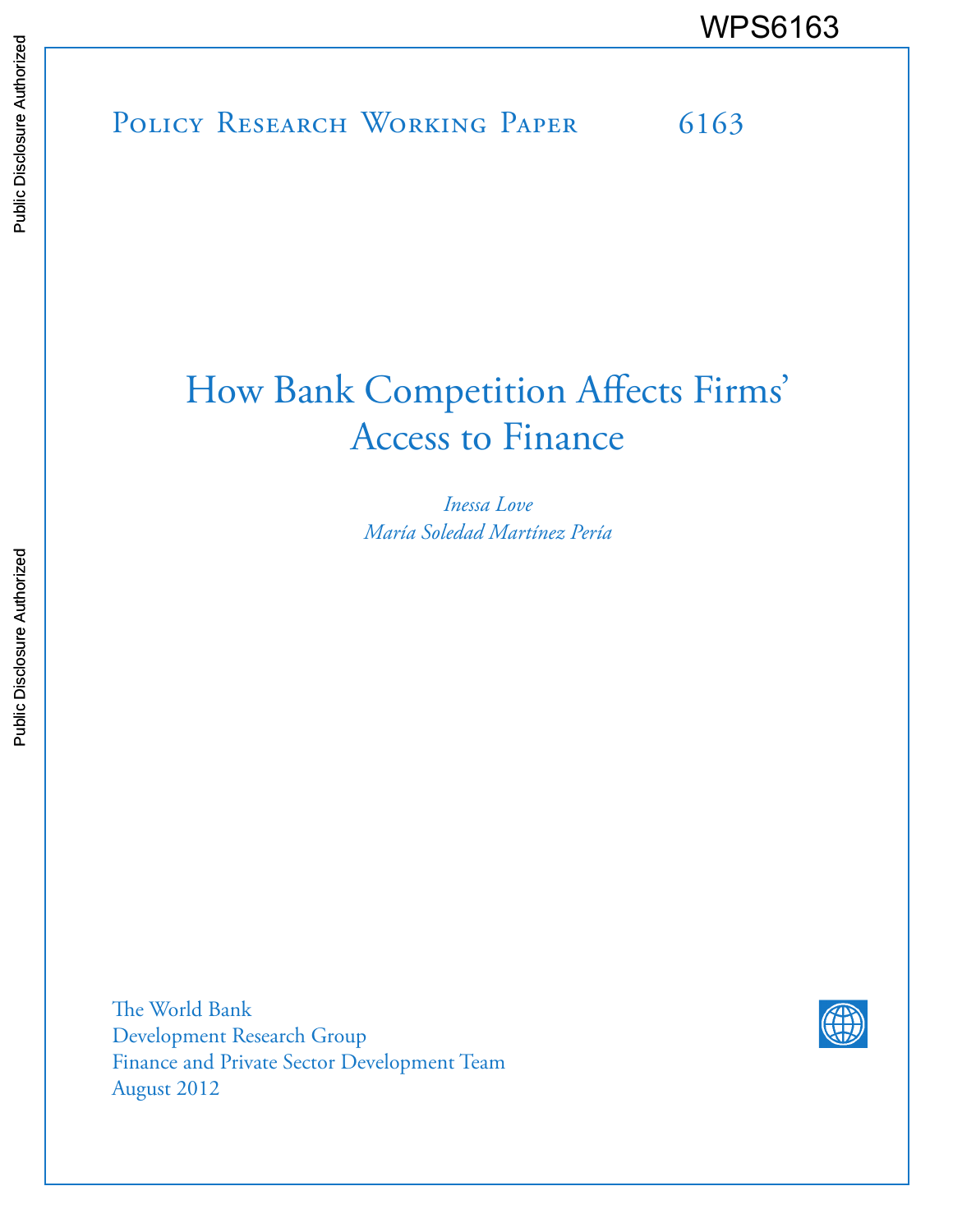#### POLICY RESEARCH WORKING PAPER 6163

## **Abstract**

Combining multi-year, firm-level surveys with countrylevel panel data for 53 countries, the authors explore the impact of bank competition on firms' access to finance. They find that low competition, as measured by high values of the Lerner index, diminishes firms' access to finance, while commonly-used bank concentration measures are not robust predictors of firms' access to finance. In addition, they find that the impact

of competition on access to finance depends on the environment that banks operate in. Some features of the environment, such as greater financial development and better credit information, can mitigate the damaging impact of low competition. But other characteristics, such as high government bank ownership, can exacerbate the negative effect.

This paper is a product of the Finance and Private Sector Development Team, Development Research Group. It is part of a larger effort by the World Bank to provide open access to its research and make a contribution to development policy discussions around the world. Policy Research Working Papers are also posted on the Web at http://econ.worldbank.org. The author may be contacted at mmartinezperia@worldbank.org.

*The Policy Research Working Paper Series disseminates the findings of work in progress to encourage the exchange of ideas about development*  issues. An objective of the series is to get the findings out quickly, even if the presentations are less than fully polished. The papers carry the *names of the authors and should be cited accordingly. The findings, interpretations, and conclusions expressed in this paper are entirely those of the authors. They do not necessarily represent the views of the International Bank for Reconstruction and Development/World Bank and its affiliated organizations, or those of the Executive Directors of the World Bank or the governments they represent.*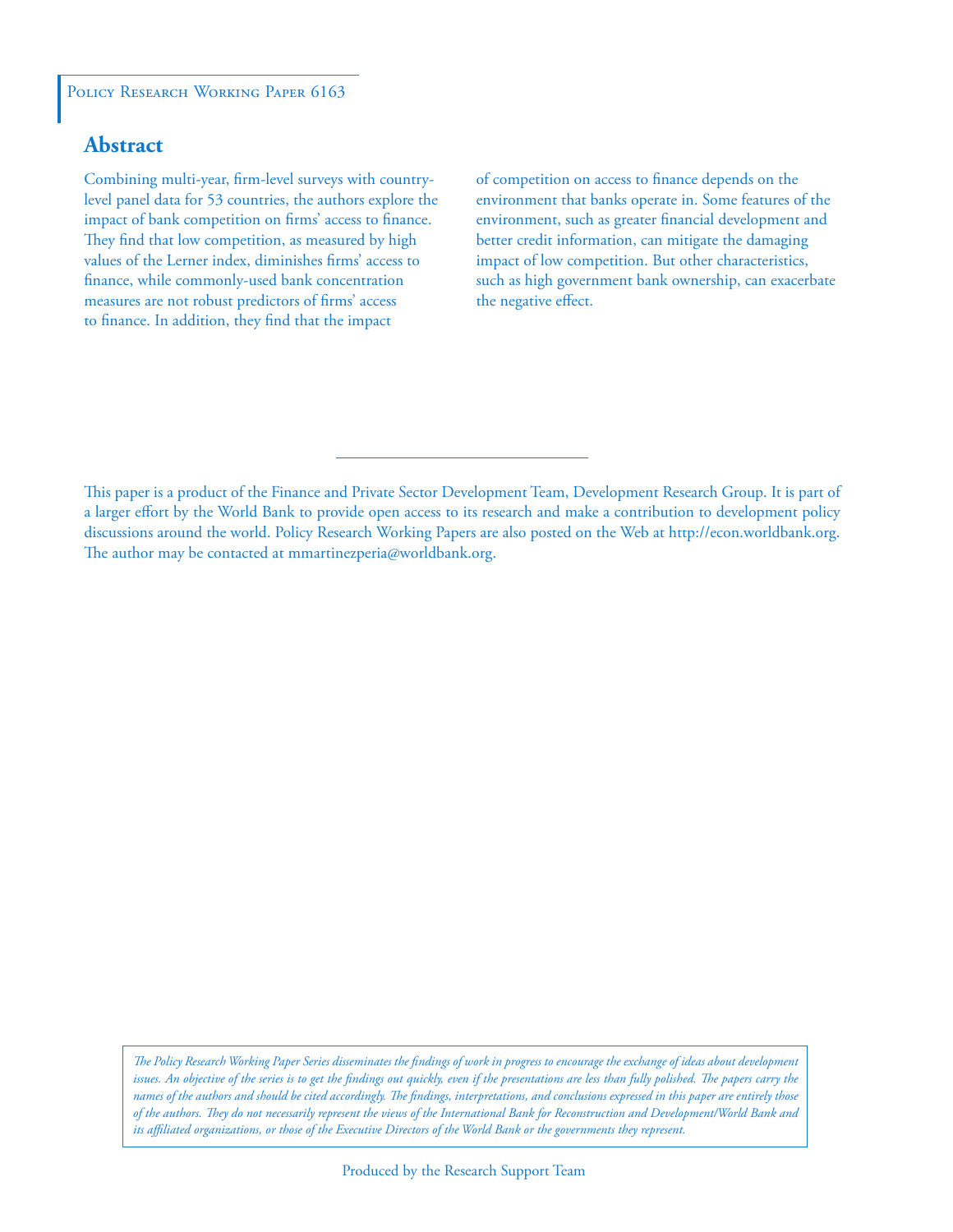## **How Bank Competition Affects Firms' Access to Finance**

Inessa Love and María Soledad Martínez Pería

**Keywords:** bank competition, bank concentration, access to finance

**JEL:** G20, L1

 $\overline{\phantom{a}}$ 

**Sector Board:** FSE

 Inessa Love is an Assistant Professor at the University of Hawaii and María Soledad Martínez Pería is a Lead Economist in the Finance and Private Sector Development Team in the Development Research Group of the World Bank. We thank Sandeep Singh and Diego Anzoategui for excellent research assistance. We are also grateful for funding received for this project from the *Knowledge for Change Program*. The paper's findings and conclusions are those of the authors and do not necessarily reflect the views of The World Bank. Corresponding author: Maria S. Martinez Peria, 1818 St. N.W., MSN MC 3-307, Washignton, D.C. 20433. [mmartinezperia@worldbank.org.](mailto:mmartinezperia@worldbank.org) Phone: (202)458-7341.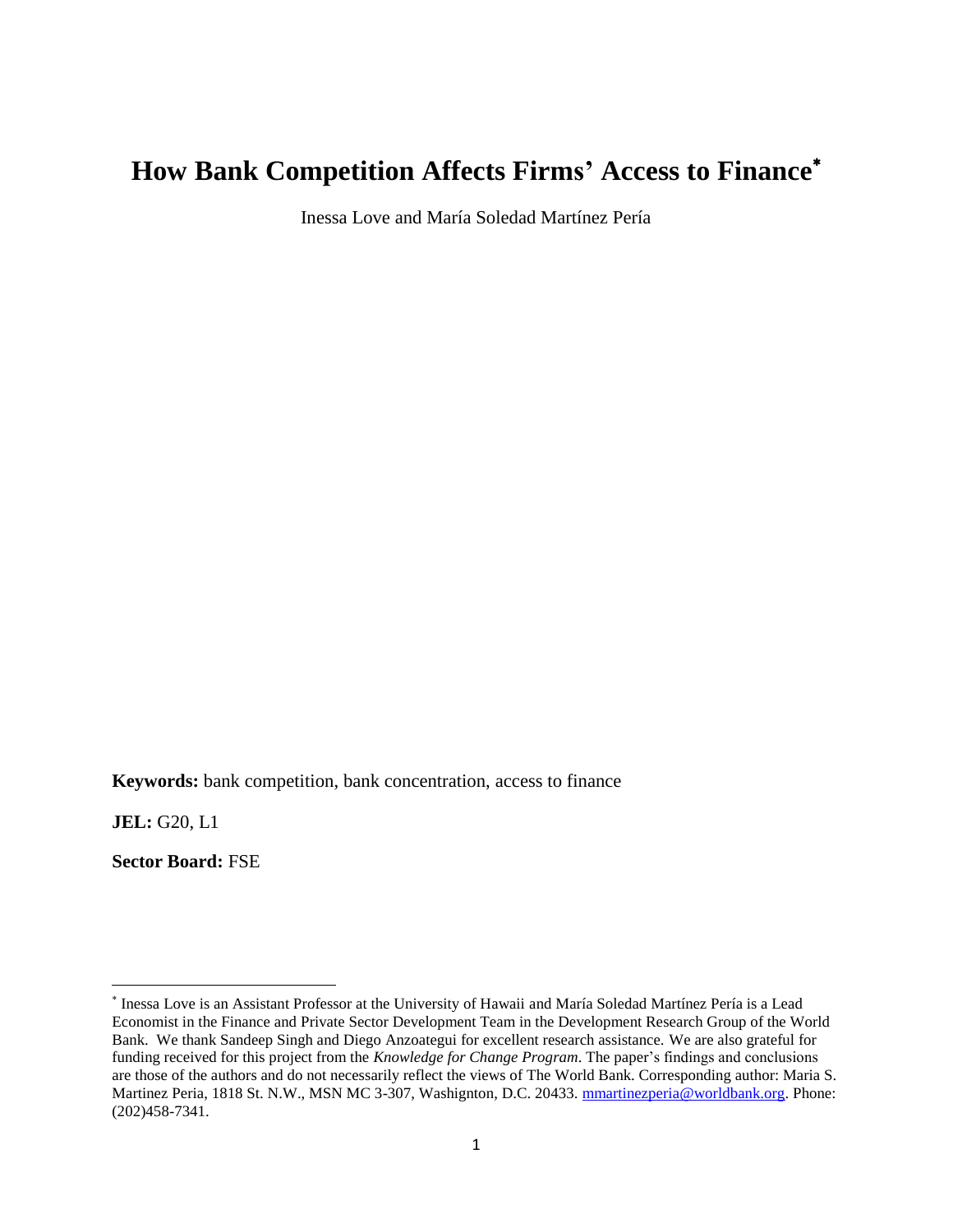#### **1. Introduction**

The impact of bank competition on financial markets and firms is an important topic for policymakers and researchers alike.<sup>1</sup> Interest on this subject intensified during the recent global financial crisis, as many questioned whether high competition was partly to blame.<sup>2</sup> At the same time, the downfall of some institutions as a result of the crisis and the emergency measures taken by some governments to deal with this episode - such as mergers, bailouts, recapitalizations, and extension of guarantees- have led to concerns about the future of bank competition and its potential implication for access to bank finance. $3$ 

How bank competition affects firms' access to finance is in itself a much debated question in the economic literature and in policy circles and, as we discuss below, the theoretical predictions and the empirical evidence on this subject are mixed. Combining multi-year firmlevel surveys with panel country-level data on bank competition for 53 countries, this paper offers new evidence on the link between competition and firms' access to finance. In particular, our paper evaluates whether competition improves access to finance and analyzes the extent to which different features of the environment in which banks operate affect the link between competition and access.

Theory provides ambiguous predictions regarding the impact of competition on access to finance. The conventional *market power hypothesis* argues that competition in the banking system reduces the cost of finance and increases the availability of credit. On the other hand, the *information hypothesis* argues that, in the presence of information asymmetries and agency costs, competition can reduce access by making it more difficult for banks to internalize the benefits of investing in building lending relationships, in particular, with opaque clients (Petersen and Rajan, 1995; Marquez, 2002; Hausewald and Marquez, 2006).

<sup>&</sup>lt;sup>1</sup> The Economist magazine hosted a virtual debate on this topic on June 1<sup>st</sup>, 2011. See http://www.economist.com/debate/days/view/706

 $2^{2}$  For example, Dell'Ariccia, Igan, and Laeven (2008) document that the rapid growth of credit in U.S. mortgage markets in the run up to the crisis was accompanied by a reduction in lending standards (lower loan application denial rates), which they argue was in part explained by the entry of new and large lending institutions. <sup>3</sup> See OECD (2009, 2010).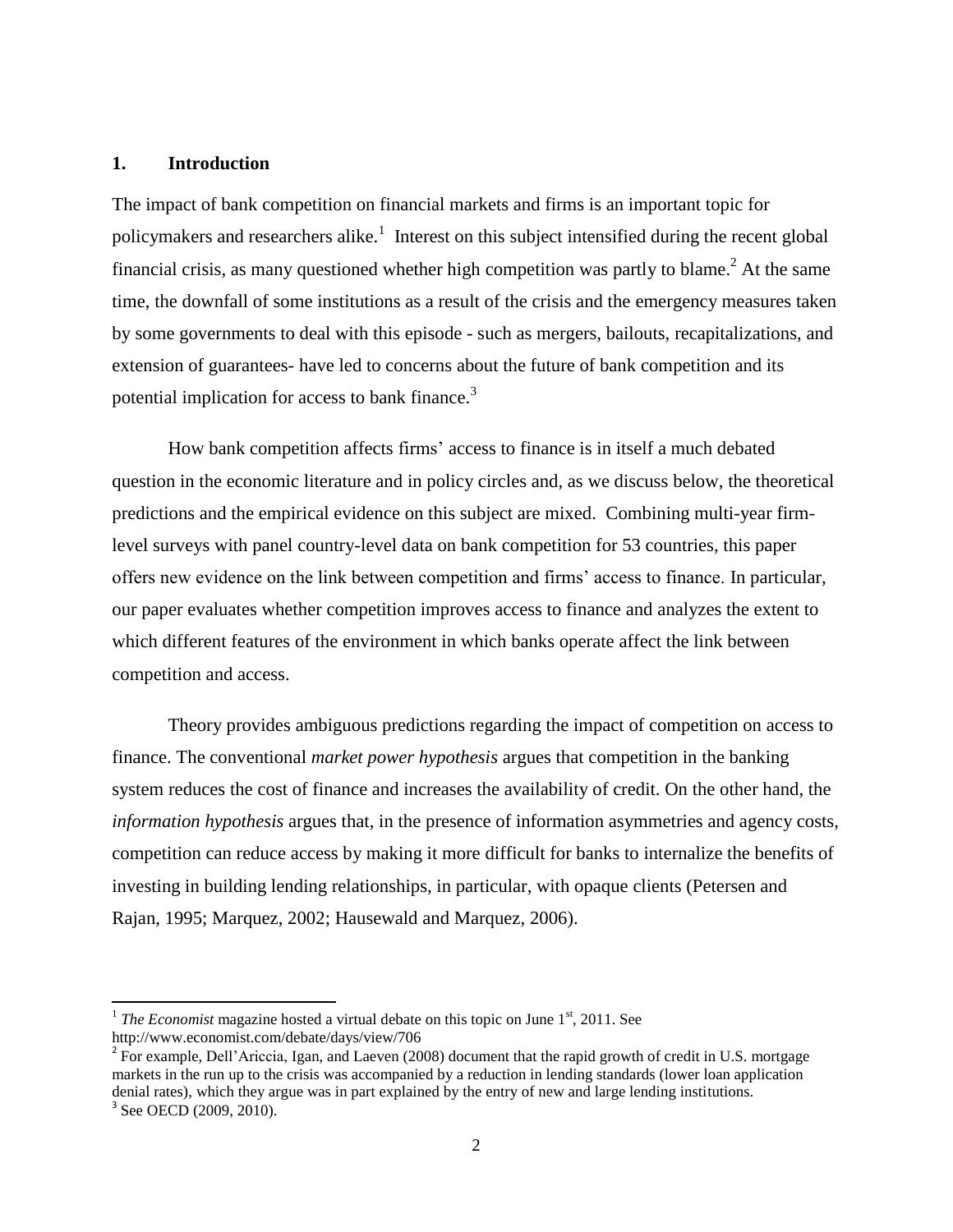Most of the existing empirical studies on the link between competition and access to finance use concentration measures as proxies for competition and yield mixed results. Using data from the US, Petersen and Rajan (1994, 1995) find that SMEs are more likely to obtain financing when credit markets are concentrated.<sup>4</sup> Similarly, using a survey dataset of German manufacturing firms, Fischer (2000) finds that more concentration leads to more information acquisition and greater credit availability. On the other hand, using enterprise survey data for 74 countries, Beck, Demirguc-Kunt, and Maksimovic (2004) find that in more concentrated banking sectors firms of all sizes face higher financing obstacles and the impact of concentration decreases with firm size. Chong, Lu, and Ongena (2012) also find a positive association between concentration and credit constraints, using a survey on the financing of Chinese SMEs combined with detailed bank branch information.<sup>5</sup>

In contrast to previous studies that equate high concentration with lack of competition, recent papers that use direct measures of banks' pricing behavior provide less ambiguous findings on the link between competition and access to finance. Using the Panzar and Rosse Hstatistic (1982,1987), which captures the elasticity of bank revenues to input prices, Claessens and Laeven (2005) find that competition is positively associated with countries' industrial growth in a sample of 16 countries over the period  $1980-1990$ .<sup>6</sup> The authors argue that this suggests that more competitive banking sectors are better at providing financing to financially dependent firms. Exploiting a very rich dataset on Spanish SMEs and using the Lerner (1934) index – the difference between banks' prices and marginal costs relative to prices - as a measure of competition, Carbó-Valverde, Rodriguez Fernandez, and Udell (2009) also find evidence that competition promotes access to finance.<sup>7</sup> At the same time, the authors find that their results for

 $\overline{\phantom{a}}$ 

<sup>&</sup>lt;sup>4</sup> A related literature for the US has examined the impact of bank deregulation on access to finance. Zarutskie (2006) finds that deregulation in the US, which increased the competitiveness of US banking markets, caused newly formed firms to use significantly less external debt, consistent with the notion that competition exacerbates credit constrains. Rice and Strahan (2010) exploit the geographical variation in branching restrictions across US states and find that in states more open to branching, small firms are more likely to borrow and do so at lower rates. However, the authors find that there no effects on the amount that small firms can borrow.

<sup>&</sup>lt;sup>5</sup> Relatedly, there are studies on the impact of bank mergers on SME lending that find that these firms can be hurt by mergers (see Peek and Rosengren, 1996; Berger et al., 1998; Sapienza, 2002; Bonaccorsi di Patti and Gobbi, 2007; and Degryse, Masschelein and Mitchell, 2010 among others). Erel (2011) shows that while, in general, bank mergers can benefit borrowers through lower interest rates, if the geographical overlap between merging banks is so extensive as to significantly increase concentration in banking markets, then spreads increase after mergers.  $<sup>6</sup>$  Higher values of the H-statistic are associated with more competitive banking systems.</sup>

 $<sup>7</sup>$  Higher values of the Lerner index denote higher markups and lower levels of bank competition.</sup>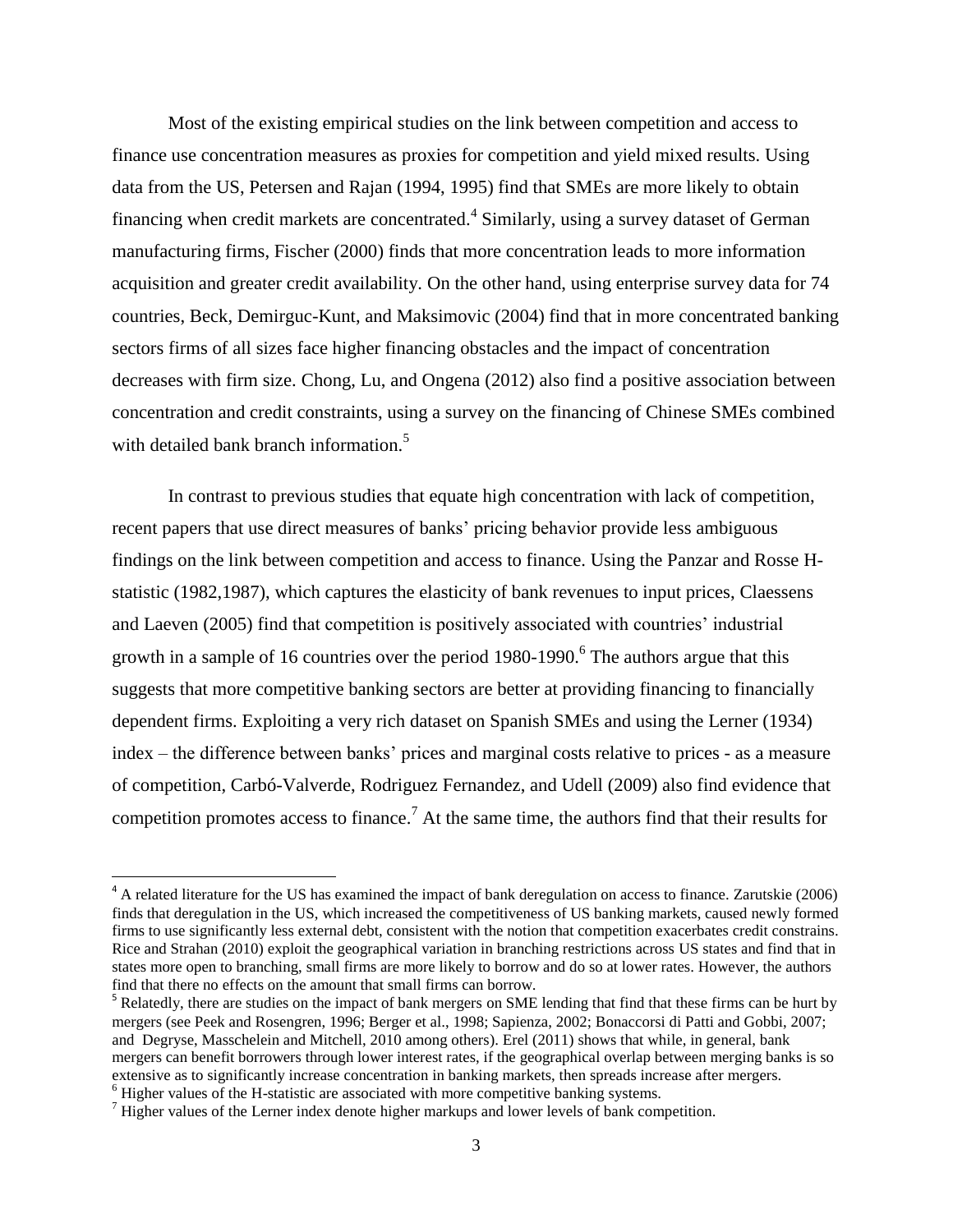the Lerner index are not consistent with results using concentration measures as proxies for competition. They conclude that concentration is not a good measure of competition.

As described above, existing studies on the link between competition and financial access either analyze cross-sectional data or are only able to look at multi-year data for a single country. In contrast, our paper combines multi-year firm-level data with panel country-level data on bank competition. One advantage of our dataset is that it contains repeated cross-sections of firms for the countries in our sample. This allows us to control for unobserved differences between countries, using country fixed effects in our estimations. Such unobserved differences may be correlated with both access to finance and the extent of competition. Thus, our methodology isolates within country variation in competition and access. This is an improvement over previous cross-country studies, such as Beck, Demirguc-Kunt, and Maksimovic (2004). Furthermore, in contrast to US and cross-country studies that measure competition with concentration indicators, we also present results using the Lerner index, a direct measure of bank pricing behavior. Several studies have argued theoretically and empirically that pricing behavior measures such as the Lerner index are superior to concentration measures as indicators of competition.<sup>8</sup> Concentration is a measure of market structure, while competition is a measure of market conduct. There can be competition in concentrated markets, if there is a credible threat of entry and exit (i.e., if markets are contestable). A contribution of our paper is the ability to distinguish the impact of concentration and competition in a multi-country setting. Also, the fact that we offer cross-country evidence using the Lerner index allows for more general results relative to those that focus on individual countries.

We find that low competition, as proxied by high levels of the Lerner index, is associated with diminished access to finance by firms, while concentration has a less robust relationship with access. We use different weighting schemes to account for differences in the number of firms across countries and the variance of the estimated Lerner index. Overall, our results support the market power hypothesis. Furthermore, our results confirm that concentration measures are not reliable predictors of firms' access to finance, which is in line with previous contradictory evidence.

<sup>&</sup>lt;sup>8</sup> See among others Cetorelli (1999), Claessens and Laeven (2004), Demirguc-Kunt et al. (2004), and Carbo-Verde et al. (20009).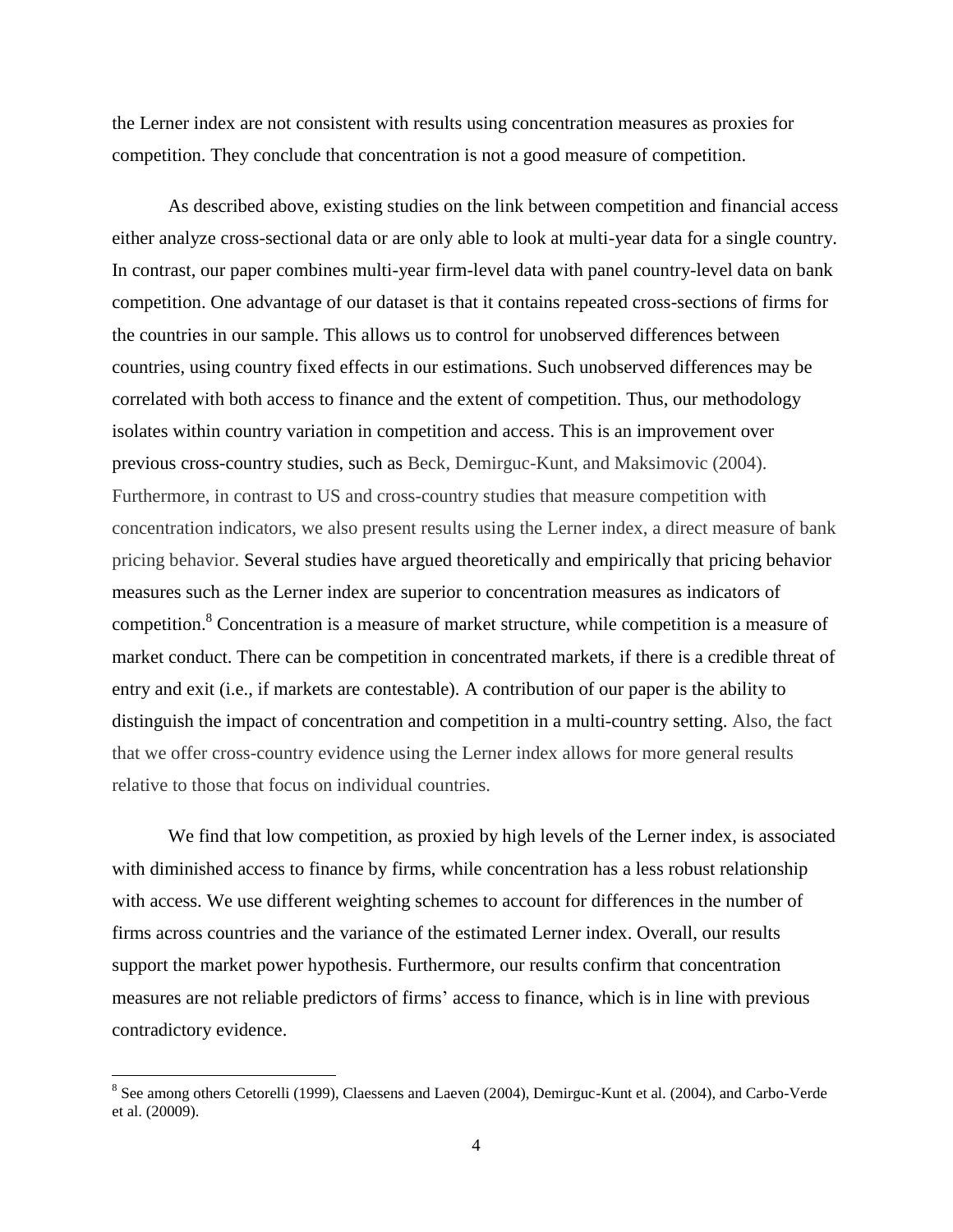In addition, we explore whether the characteristics of the environment in which banks operate affect the impact of competition on access to finance. To do that, we interact our measures of competition with country-level measures of financial development, the availability of credit information, and government bank ownership. We find that countries with higher levels of financial development and better information availability experience a less pronounced decline in access to finance as a result of low levels of competition (high values of the Lerner index). The flip side of this finding is that low competition is more detrimental for firms operating in countries with low levels of financial development or lacking credit information. In addition, we find that significant government bank ownership exacerbates the damaging impact of low bank competition.

The rest of the paper is organized as follows. Section 2 introduces our multiple datasets and presents summary statistics. Section 3 outlines our regression model. Section 4 presents our baseline results. Section 5 discusses the results interacting the competition measures with different aspects of the environment in which banks operate. Section 6 concludes. Appendices A1 and A2 contain detailed descriptions of the construction of the firm-level measure of access to finance and the estimation method for the Lerner index, respectively.

#### **2. Data**

 $\overline{\phantom{a}}$ 

We combine firm-, bank- and country-level data from various sources. Table 1, Panel A gives a list of all the variables used in the paper and details their sources. The firm-level data come from World Bank Enterprise Surveys.<sup>10</sup> The data are collected in several waves and contain repeated cross-sections for the countries in our sample. Because our goal is to isolate within country variation in competition across time, we only focus on countries that have survey data for at least two years.

We use firm survey data to construct our measure of access to finance and several control variables. A*ccess to finance* is an indicator variable that equals one when a firm has a loan, overdraft, or line of credit, and zero otherwise. We prefer to use this objective measure of access

<sup>9</sup> Beck et al. (2004) analyze how different aspects of the institutional and regulatory environment, as well as the ownership structure of the banking system, affect the impact of bank concentration on firms' perceptions of financing obstacles.

 $10$  The data are available at www.enterprisesurveys.org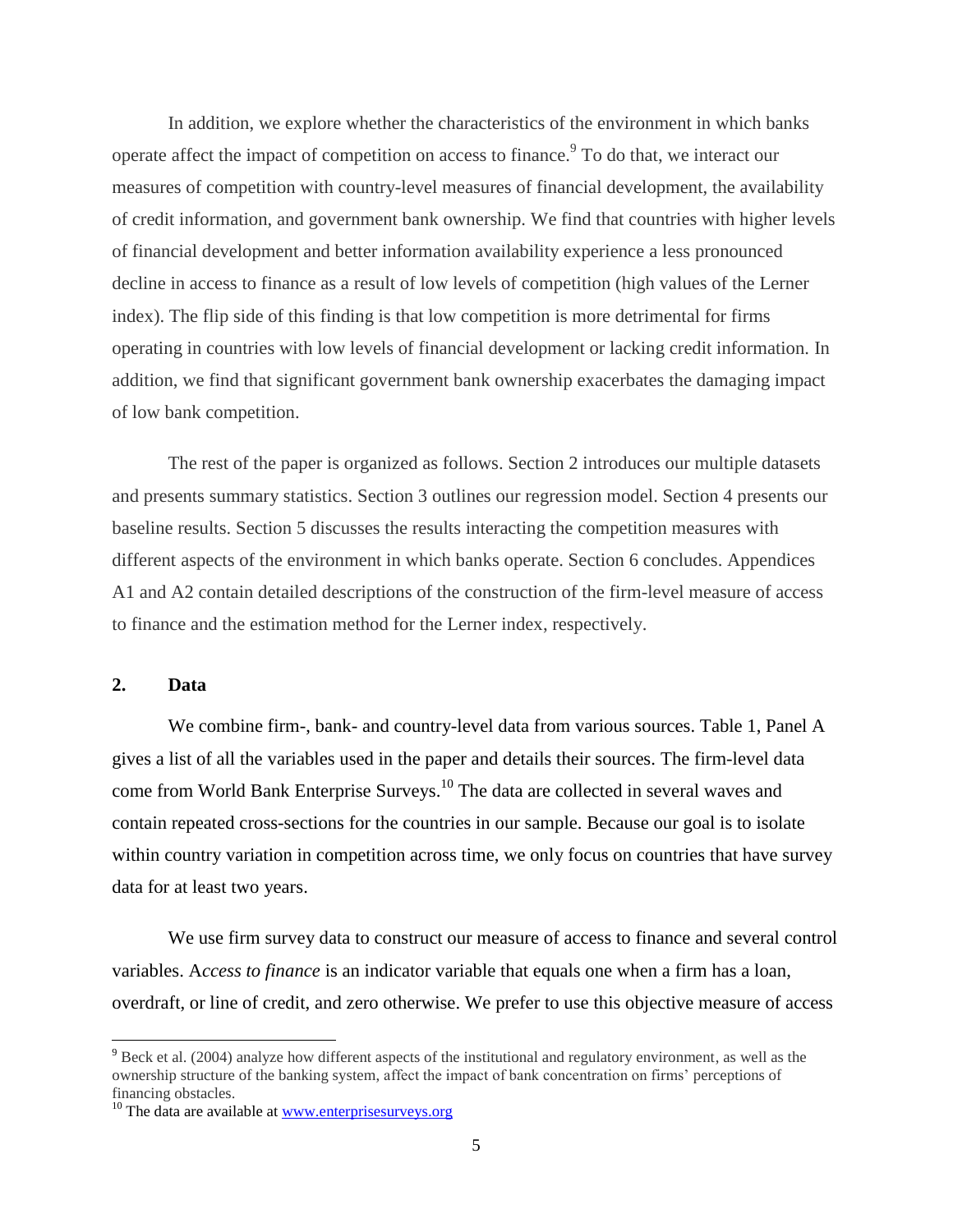to credit, rather than subjective measures of financing obstacles, because the former is more comparable across countries and it does not depend on cultural biases that might influence individuals' perceptions; plus it is more reliable and easier to interpret. Appendix A1 gives a detailed description of the process used to construct our measure of access to finance.

We also include several firm-level variables that may influence the extent of firms' access to finance, such as firm size, measured as log of the number of employees, a dummy for manufacturing industry (the omitted category is service and other industries), a dummy for exporting firms, a dummy for foreign-owned firms, a dummy for government-owned firms, and the log of firm age in years.

The bank-level data come from Bankscope, a commercial database by Bureau Van Dijk including annual balance sheet and income statement information for banks across the world. Only banks classified as commercial, cooperative, Islamic, savings, and bank holding companies are considered in the analysis. We leave out central banks and investment banks, because they are not directly involved in providing loans to firms.

We use bank-level data to construct the *Lerner index*, a direct measure of pricing behavior by banks, which captures the markup in prices – i.e., the difference between prices and marginal costs, measured as a ratio of prices. Higher values of the index indicate higher markups or lower levels of competition.<sup>11</sup> We start with annual bank-level data and estimate a translog cost function using all available data for each country. We then calculate the marginal cost equation (by taking the derivative of the translog cost equation) and finally the Lerner index for each bank, which we then average for each country and year. Appendix A2 describes in detail the process we use to calculate the Lerner index.

We also use bank-level data to construct two commonly used measures of concentration: *Concentration 3* is the share of banking system assets held by the three largest banks and

 $\overline{a}$ 

<sup>&</sup>lt;sup>11</sup> There is an extensive literature measuring bank competition using the Lerner index. See Fernandez de Guevara et al. (2005, 2007), Berger, Klapper and Turk-Ariss (2009), Carbó et al. (2009), Turk-Ariss (2009), Anzoategui, Martinez-Pería and Rocha (2010), Beck, de Jonghe, and Schepens (2011), Anzoategui, Martinez-Pería and Melecky (2012), and Delis (2012), among others.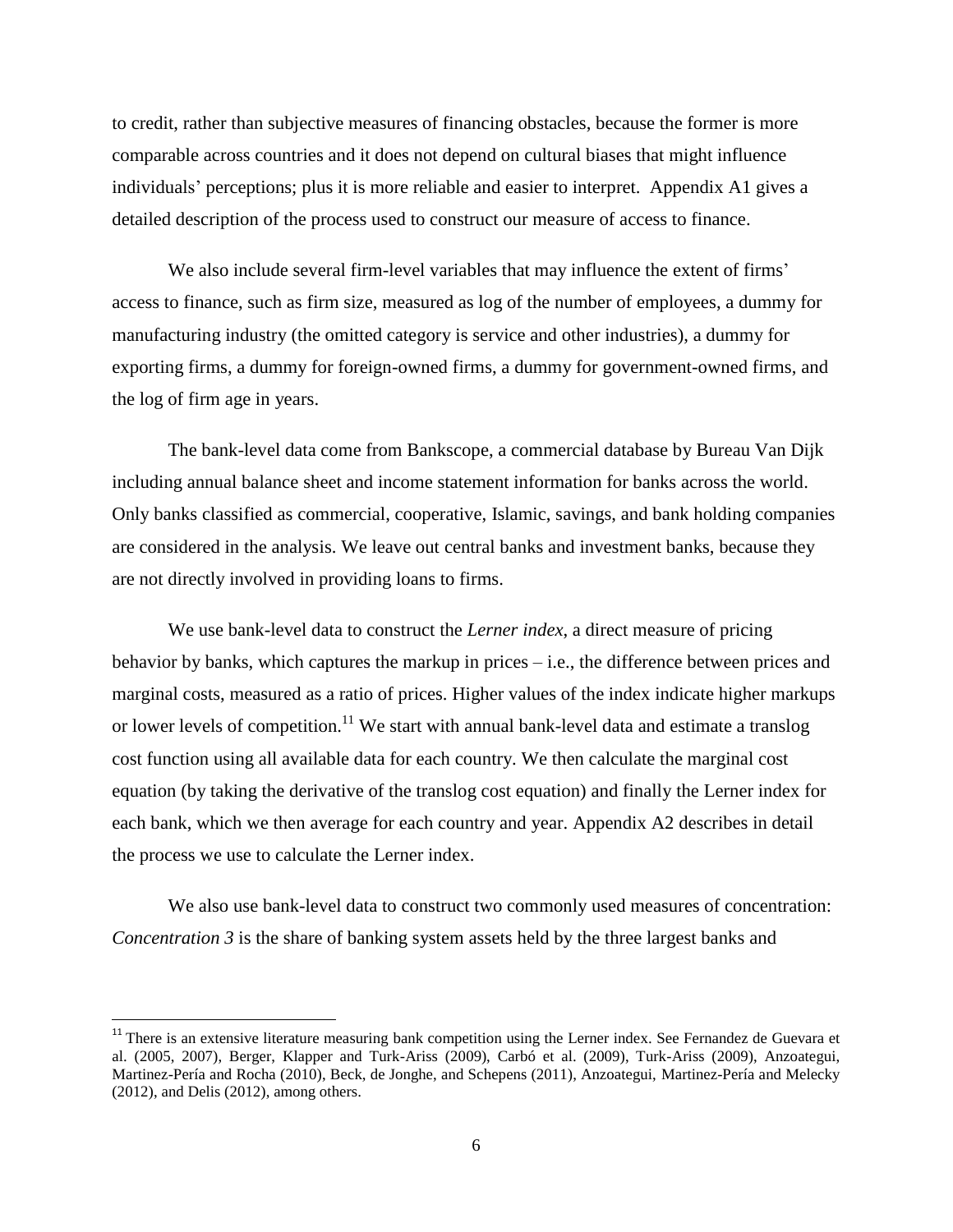*Herfindahl index* is the sum of the squared market share of each bank.<sup>12</sup> In both cases, higher values indicate more concentration.

Our final dataset is limited to countries which have both firm-level data on access to finance from the Enterprise Surveys and bank-level data from Bankscope to calculate the Lerner index and the concentration measures. This dataset contains information on 53 countries for the period 2002-2010.<sup>13</sup> Table A1 gives a list of the countries and years included in the final dataset. Some countries have had only two surveys in our time frame, while others have had three or more, with a maximum of five surveys for Bulgaria. The coverage of firms varies by country. For example, India has more than 4,000 firms covered in two surveys, while Malawi has fewer than 300 firms covered in two surveys. Because of this variation, we test the robustness of our results to weighting our regressions by the inverse of the square root of the number of firms in the survey, so that each country carries the same importance in our estimations. Our bank-level sample contains data on 3,409 banks and over 16,000 bank-year observations. Table A2 gives a list of countries in our sample along with the value of the Lerner index for each country over time. 14

Finally, we supplement our dataset with annual country-level data from several sources. We obtain data on private credit to GDP and inflation from the World Bank *World Development Indicators* database. Data on the quality of credit information come from the World Bank *Doing Business* dataset<sup>15</sup> and information on the share of assets held by government-owned banks comes from the World Bank Survey of Bank Regulation and Supervision.<sup>16</sup>

Table 1, Panel B reports basic summary statistics for the firm survey variables and country-level variables. More than half of the firms in our sample have access to finance; in other words, they use at least one of three credit products such as loans, lines of credit, or

<sup>12</sup> The Herfindahl index, calculated as  $\sum_{i=1}^{12}$ n  $e_{i=1}$   $\frac{dSSE(S_i)}{dSSE(S_i)}$ , gives a greater weight to larger banks.

 $\overline{\phantom{a}}$ 

 $^{13}$  At the firm-level, we have over 68,000 observations.

 $14$  Because we use one year lagged values of the Lerner index in our regression, we report bank data for years 2001-2009.

<sup>&</sup>lt;sup>15</sup> Data available at www.doingbusiness.org

<sup>&</sup>lt;sup>16</sup> Data available a[t http://go.worldbank.org/SNUSW978P0](http://go.worldbank.org/SNUSW978P0)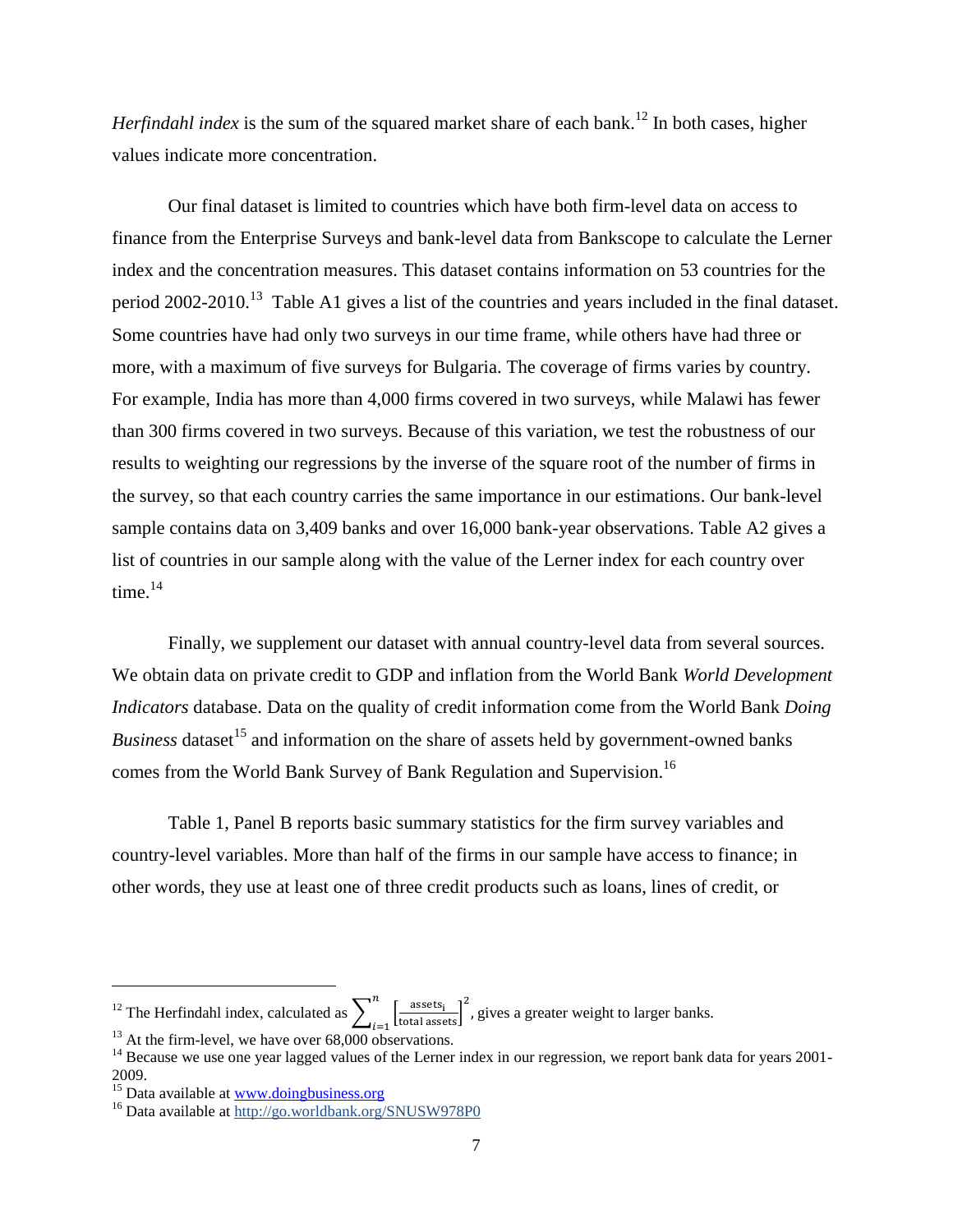overdrafts.<sup>17</sup> The average size of our firms is about 100 employees, and it varies from one to over 1,700, with the median firm size of 25 employees. Thus, most of the firms in our sample are small and medium-sized enterprises. The median firm age is 12 years, while the average is almost 18. Firm age varies from one year old startups to close to 200 years old firms. In our sample, 62 percent of firms are in manufacturing (the rest are in services, retail or construction), 23 percent are exporters (classified as such if they export at least 10 percent of their total output), about 10 percent are foreign-owned, and about 5 percent of firms are considered government owned.

The Lerner index has an average of 0.25, a median of 0.23 and a standard deviation of about 0.07. The range is between 0.07, which indicates very low markups and, hence, high competition and 0.43, which implies very high markups and, therefore, low competition. Average concentration is high, with the top three banks comprising close to 60 percent of total bank assets. The lowest share of assets held by the top three banks is about 28 percent, while the highest is over 98 percent. The Herfindahl index varies between 0.05 and 0.74.

#### **3. Regression Model**

 $\overline{\phantom{a}}$ 

Our goal is to evaluate the impact of bank competition on firms' access to finance. To do that, we estimate the following simple model:

$$
Access_{ict} = a_c + b_1 \, competition_{ct} + b_2F_{ict} + b_3X_{ct} + e_{ict}
$$
 (1)

where *Access* is the indicator variable for whether firm i in country c at time t has a bank loan, line of credit, or overdraft; *Competition* refers to either the Lerner index or to two measures of concentration: the share of assets held by the top three banks and the Herfindahl index. F and X represent firm-level (e.g., size, manufacturing, exporter, etc.) and country-level (e.g., inflation and financial development as proxied by private credit to GDP) control variables, respectively, described in the data section. We capture unobservable differences between countries by including country fixed effects (represented in equation 1 by  $a_c$ ) and we cluster errors at the

 $17$  While in principle it would be interesting to distinguish between firms that have access to each of these types of products, unfortunately, the design of the Enterprise Surveys does not allow for this possibility.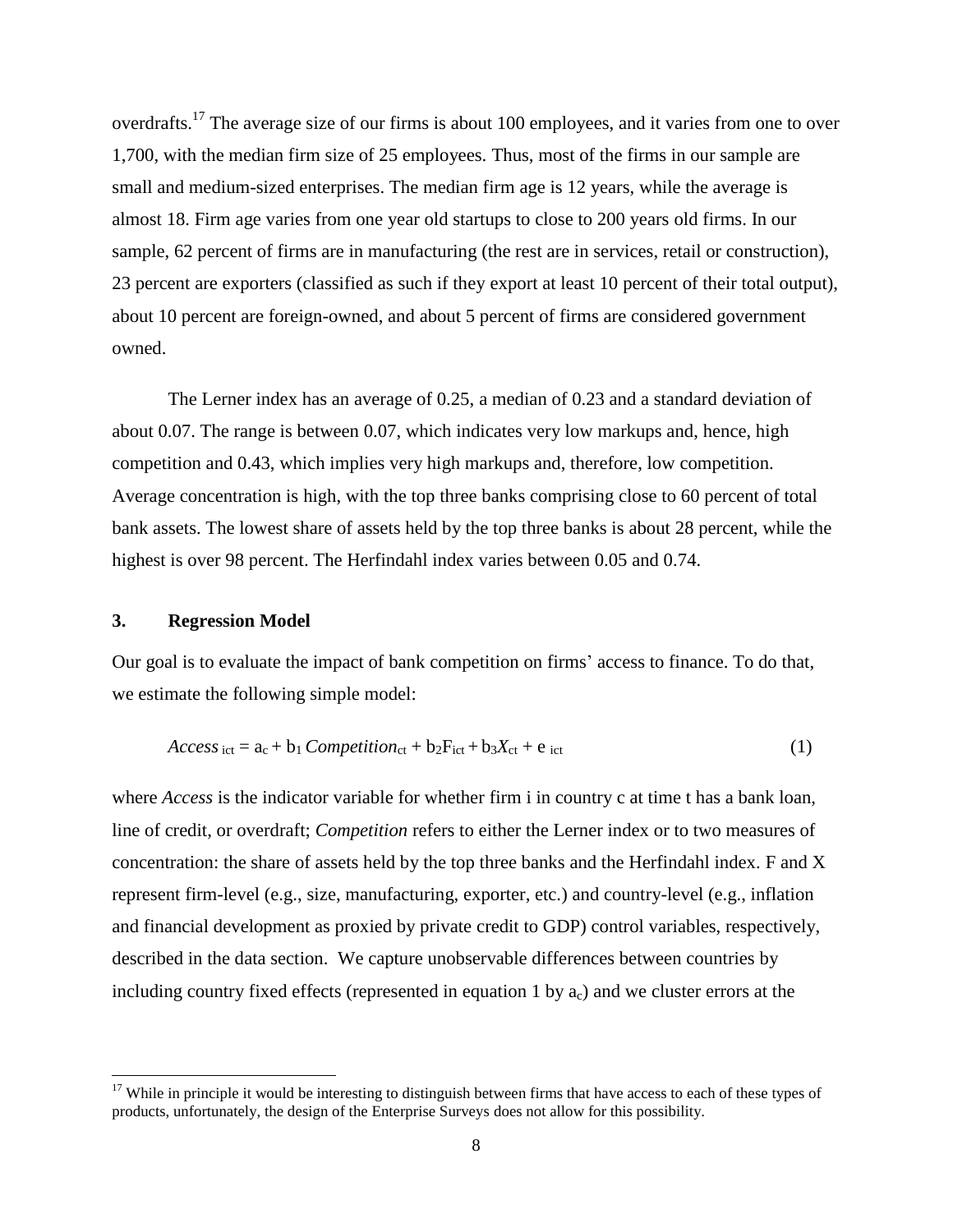country-year level.<sup>18</sup> Thus, our estimates represent within country variation in the relationship between competition and access to finance. We assume that country-level measures of competition are exogenous to the firm-level measure of access to finance. In other words, each individual firm is small enough to affect country-level measures of bank competition. However, to further mitigate any possible reverse causality concerns, we use one year lagged values for competition, as well as for the other country-level control variables.

We use several weighting schemes in our estimations. First, because the Lerner index is an estimated variable, we weight our regression by the inverse of its standard deviation. This takes into account the precision with which the Lerner index is estimated and gives less weight to those observations that are estimated with less precision (i.e., that have larger standard errors). Second, because the number of firms varies for different surveys, we weight our regressions by the inverse of the square root of the number of observations (i.e., firms) in each country-year. This gives relatively less weight to countries with a large number of observations, which otherwise will be overrepresented in the sample. Third, we combine the two weighting factors in a product form (i.e., the weight equals the product of the inverse of the Lerner's standard deviation and the inverse of the square root of the number of firms in the country and year). Finally, we also report regressions without any weights for comparison.

#### **4. Baseline Results**

 $\overline{\phantom{a}}$ 

Table 2 reports our baseline results for the estimation of equation (1). The estimations shown in column (b) are weighted by the inverse of the standard deviation of the Lerner index, while other regressions are not weighted. We observe that the Lerner index is significant in all specifications, while the measures of concentration (Concentration 3 and Herfindahl index) are not significant. This establishes our first main result that low competition (i.e., a high value of the Lerner index) is associated with lower access to finance, while the link between concentration and access to finance is not significant. Weighting regressions by the inverse of the standard deviation for the Lerner index does not materially alter our results (compare column (b) to column (a) in Table 2).

 $18$  Because of the inclusion of country fixed effects and to avoid an incidental parameters problem, we report our results using a linear probability model, however, our results are robust to using a fixed effects logit model.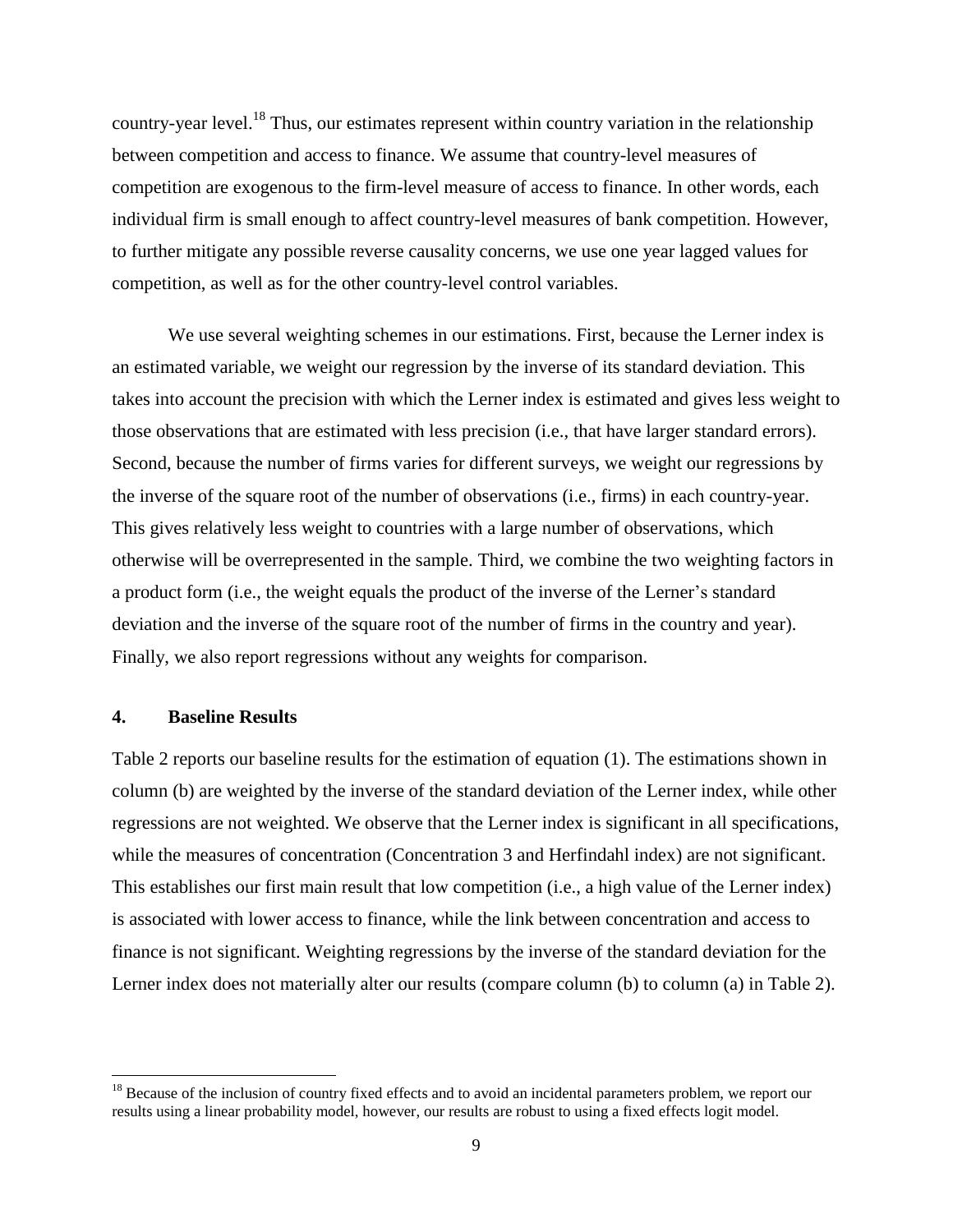Since we estimate the regressions using a linear probability model, we can interpret the coefficient on the Lerner index as an increase in the probability of access to finance. In our sample, one standard deviation of the Lerner index is about 0.07. Using the estimated coefficient of about 0.75 (from model (b) in Table 2, which corrects for the variance of the Lerner index by appropriate weighting), we obtain that a one standard deviation change in the Lerner index results in an approximately 5 percentage points change in the probability of having access to finance. In our sample, the average access to finance dummy equals one for about 60 percent of all firms, with a standard deviation of about 49 percent. A 5 percentage points change is modest for an average country, but it is more economically important for a country with low access to start with.

Most of the control variables have the predicted signs. Larger and older firms are more likely to have access to finance. Manufacturing firms are more likely than service and retail enterprises to have access to finance, because they have more collateral which helps them obtain financing. Exporters also are more likely to have access to bank finance, however, foreignowned firms are less likely. This might be because foreign firms can obtain financing from their parent company and, thus do not need to borrow from local banks. At the same time, government-owned firms appear less likely to have access to bank finance, which is a little surprising. We find that private credit, which is our measure of financial development, is associated with a higher likelihood of access to finance. The inflation rate has a negative association with our measure of access to finance, which is not surprising. Note that because of the country fixed effects, these variables capture the impact of the variation in inflation and private credit from the long-run country average.

In Table 3 we present our robustness checks with regressions weighted by the inverse of the square root of the number of firms in the country-year survey. Because there is a large variation in the number of firms in each survey and our variables of interest are measured at the country-year level, the regressions reported so far give more weight to surveys with a larger number of firms, which will have a disproportional impact on the estimated coefficients. We find that weighting by the inverse of the number of firms has no impact on the significance of the Lerner index. We continue to find that low competition has a negative impact on firms' access to finance.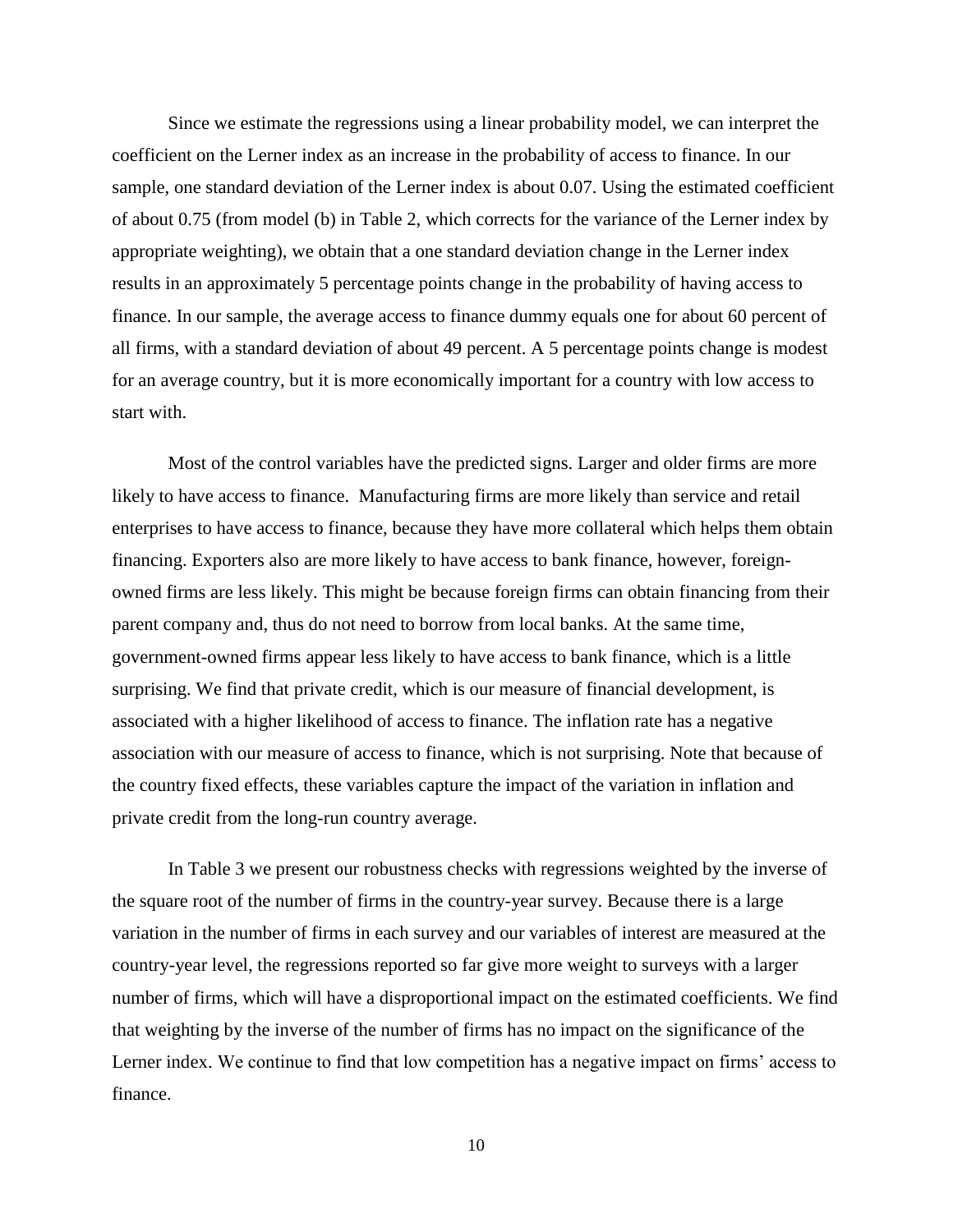#### **5. Interaction Results**

The damaging impact of low levels of competition on access could be either mitigated or exacerbated by certain features of the environment in which banks operate. Here we investigate three such factors. First, we consider the extent of financial development in a country, measured by the ratio of private credit to GDP. This measure implicitly captures the institutional factors that determine the level of financial development, such as property rights protection or contract enforcement, as well as the actual use of finance by the private sector. We investigate whether the impact of competition varies depending on countries' levels of financial development.

Our hypothesis is that financial development will mitigate the damaging impact of lack of competition. As we discussed above, the *market power hypothesis* argues that competition in the banking market reduces the cost of finance and increases the availability of credit. Financial development is commonly associated with reduced cost of finance and wider availability of finance (see King and Levine, 1993 and Love, 2003). Therefore, in an environment with relatively low cost of finance, the marginal negative impact of low competition on costs is likely to be less damaging than in an environment where the costs are high to start with. Similarly, in an environment with wider availability of finance, the reduction in credit availability that is due to lack of competition is likely to be less damaging than in an environment with more scarcely available finance. Therefore, we anticipate that financial development will lessen the damaging impact of low competition on access.

Our second variable of interest is credit information. Availability of credit information is directly linked to the impact of competition through the information hypothesis discussed in the introduction. The hypothesis states that in the presence of information asymmetries and agency costs, competition can reduce access to finance by making it more difficult for banks to internalize the benefits of investing in building lending relationships, in particular, with opaque clients (Petersen and Rajan, 1995; Marquez, 2002). Therefore, with improvement in the availability of information through public or private credit registries, the information asymmetries are reduced and, thus, the impact of low competition on access to finance through its impact on information production is likely to be reduced.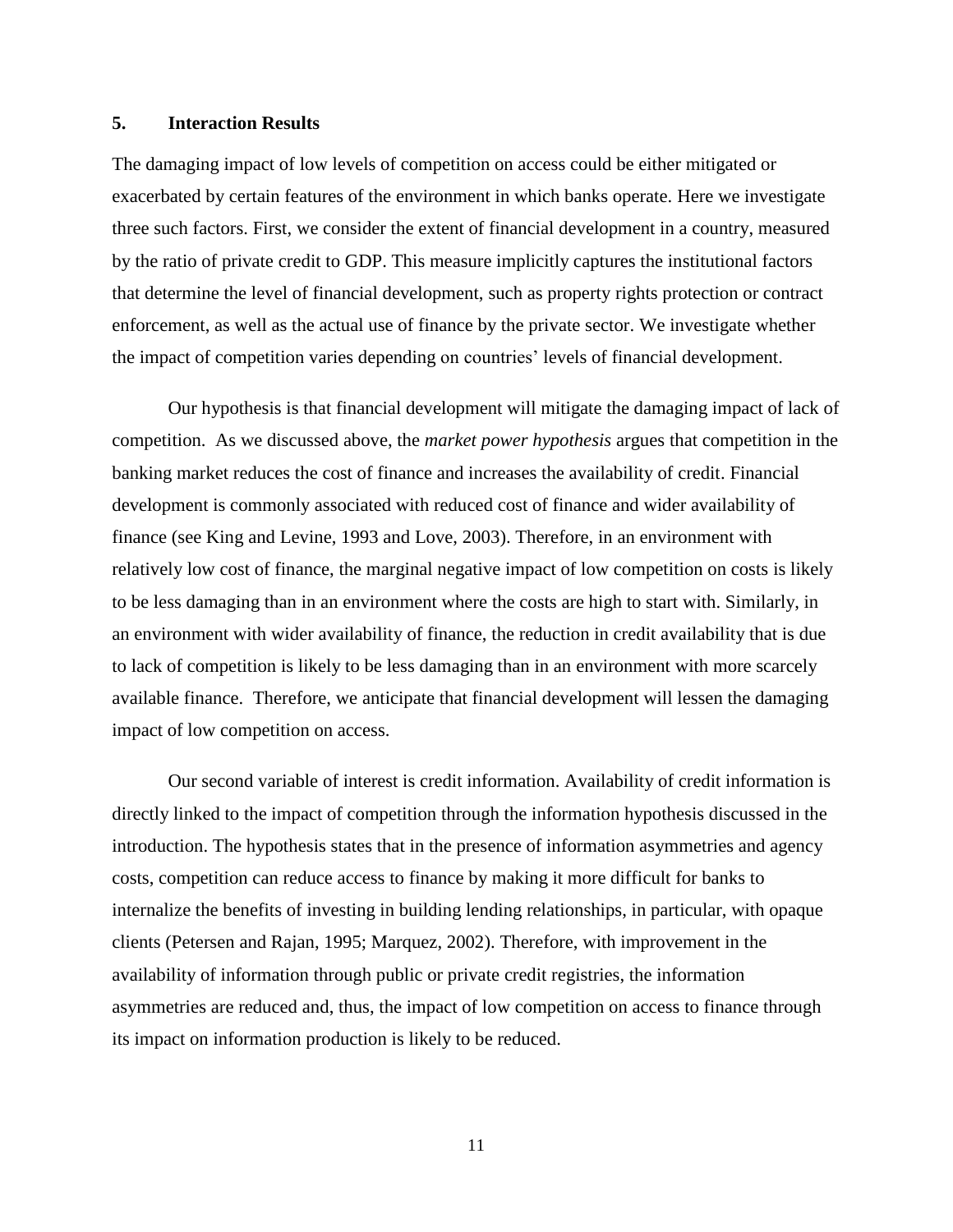Finally, we consider how the extent of government bank ownership affects the link between competition and access. Often government-owned banks have a mandate to promote financial access, so in theory we would expect them to alleviate financing constraints. However, the empirical evidence suggests that government ownership is commonly associated with low bank efficiency and ineffective allocation of resources, including political lending (see La Porta et al., 2002; Iannotta, Nocera and Sironi, 2007; Micco, Panizza, and Yañez, 2007; Berger, Hasan, and Zhou, 2009; and Farazi, Feyen and Rocha, 2011, among others). In competitive environments the inefficiencies of government ownership could be mitigated by the pressure from competitors to government-owned banks. On the flip side, in countries with high government bank ownership lack of competition can be especially damaging as the checks and balances introduced by market mechanisms may be weak or absent. Thus, we expect that high government bank ownership will exacerbate the negative impact of low competition on access.

To investigate whether the impact of competition measures on access to finance varies as a function of country-level characteristics such as financial development, credit information, and government bank ownership, we interact each of these country-level variables with our measure of competition, while simultaneously adding the same country-levels variable by themselves in the regression. The three measures and their sources are described in Table 1A.

Table 4 reports our results for the interaction of financial development and competition. We observe a negative sign on the Lerner, as before, and a positive interaction with the measure of financial development. For both concentration measures we observe similar patterns – negative for concentration and positive for the interaction term.

The magnitude of the coefficients in model (a) implies that for a country with an average level of financial development in our sample (which equals to 0.4), the marginal impact of the Lerner index is about 0.6; for a country with low financial development (such as one standard deviation below the average), the marginal impact is twice as large and the magnitude is about 1.2; while for a country with a high level of financial development (such as one standard deviation above the average) the marginal impact of the Lerner index is about zero. Translating these effects into changes in the probability of access to finance, we find that a one standard deviation increase in the Lerner results in a drop of almost 8 percentage points in the likelihood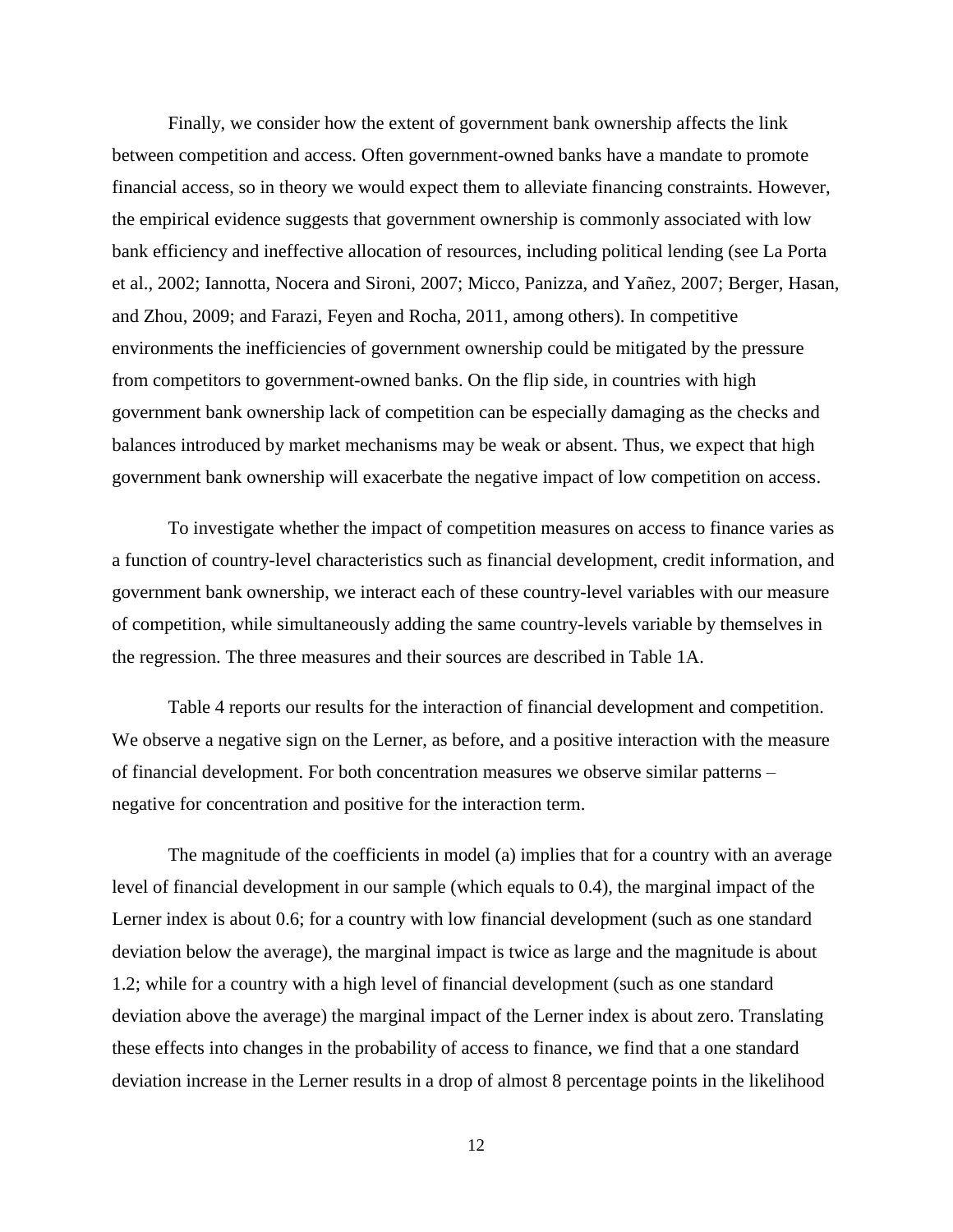of access to finance, when financial development is low. The same change in the Lerner leads to a 4 percentage points decline in the probability of access to finance for firms in a country with an average level of financial development, and no change in the likelihood of access to finance for those firms in a country with high levels of financial development.

Table 5 presents the interactions with the country-level credit information index.<sup>19</sup> Once again, we observe that the Lerner index is negative and highly significant, while the interaction with credit information is positive and highly significant. The results for the Herfindahl index are similar, while in the case of the share of assets held by the top 3 banks neither the measure by itself nor the interaction are significant.

The credit information index varies from zero to six, with an average of about 3 and a standard deviation of 2. Using coefficients estimated in model (a), our results suggest that for a country with average credit information, the Lerner has a negative impact of 0.85, while for a country with low credit information (one standard deviation below the average), the impact more than doubles to 1.96. On the other hand, for countries with a high level of credit information (one standard deviation above the average), the impact is close to 0.27. Translating these into a probability of access to finance, we find that in a country with low credit information availability, a one standard deviation increase in the Lerner index results in about a 13 percentage point decrease in the probability of using a financial product such as a loan, line of credit or an overdraft. However, in a country with high credit information availability there is practically no impact. Thus, better credit information significantly mitigates the negative impact of low competition or high concentration.

Finally, in Table 6 we show interactions with the country average share of government bank ownership. Here, we observe that the interactions are negative and significant, suggesting that higher government bank ownership is associated with a more damaging impact of low competition and high concentration. The Lerner index by itself is not significant, which suggests that when government ownership of banks in the country is zero, the impact of competition or

 $\overline{\phantom{a}}$ 

 $19$  Because credit information index has very low variability from year to year in our sample and is not available for earlier years in our sample, we use country average credit information in our interaction term. The average itself is than subsumed into the country fixed effects and does not enter on its own.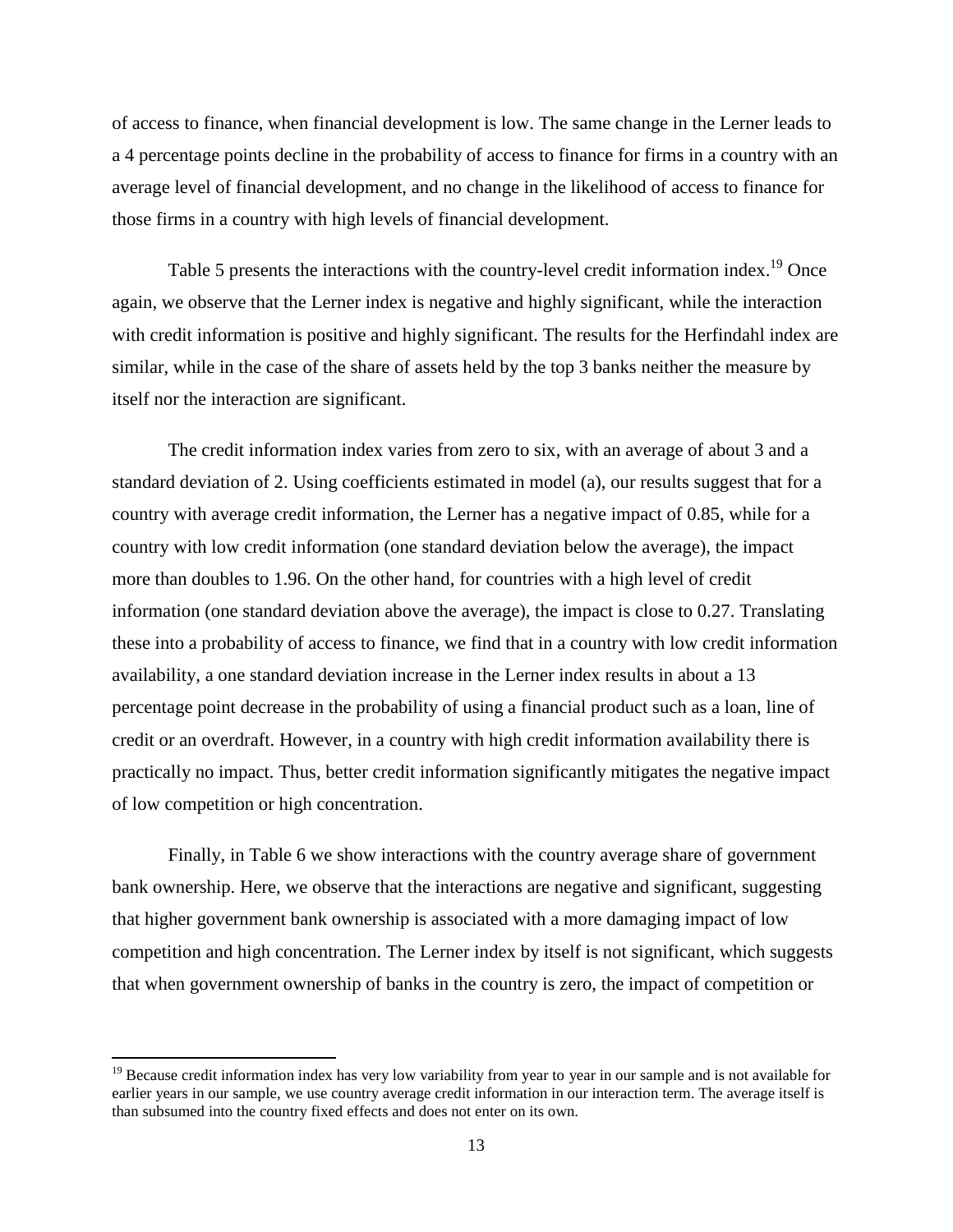concentration on access to finance is also zero. However, in countries with high government ownership, the negative impact is significant.

The average government ownership in our sample is 0.25 with a standard deviation of 0.23. These numbers suggest that in a country with average government ownership the impact of Lerner is 0.79, while in a country that is one standard deviation above the average the impact is about twice as large, at 1.5. This translates into a decline in the probability of access to finance of about 10 percentage points as a result of a one standard deviation increase in the Lerner index in a country with high government bank ownership. The same impact is only 5 percent in a country with average government bank ownership and close to zero in a country without any government bank ownership.

To summarize, we find that the impact of competition and concentration depends on the environment in which banks operate. This may explain the contradictory results observed in the previous literature, as in some countries the negative impact of low levels of competition may be mitigated by some positive factors such as availability of credit information or the overall level of financial development, while in other countries the impact may be exacerbated by factors such as high government bank ownership.

#### **6. Conclusions**

The theory on the impact of bank competition on access to finance offers conflicting predictions and the empirical literature provides mixed results and suffers from a number of limitations. Combining multi-year firm-level data on access to finance with panel country-level data on bank competition, this paper offers new evidence on the link between competition and access to finance. One advantage of our dataset is that it allows us to control for unobserved differences between countries, using country fixed effects. Thus, we are able to isolate within country variation in competition and access to finance. Also, contrary to other studies that equate concentration with competition, we conduct estimations using direct measures of banks' pricing behavior.

Our results indicate that higher bank competition, as measured by lower levels of the Lerner index, increases firms' access to finance, while commonly used concentration measures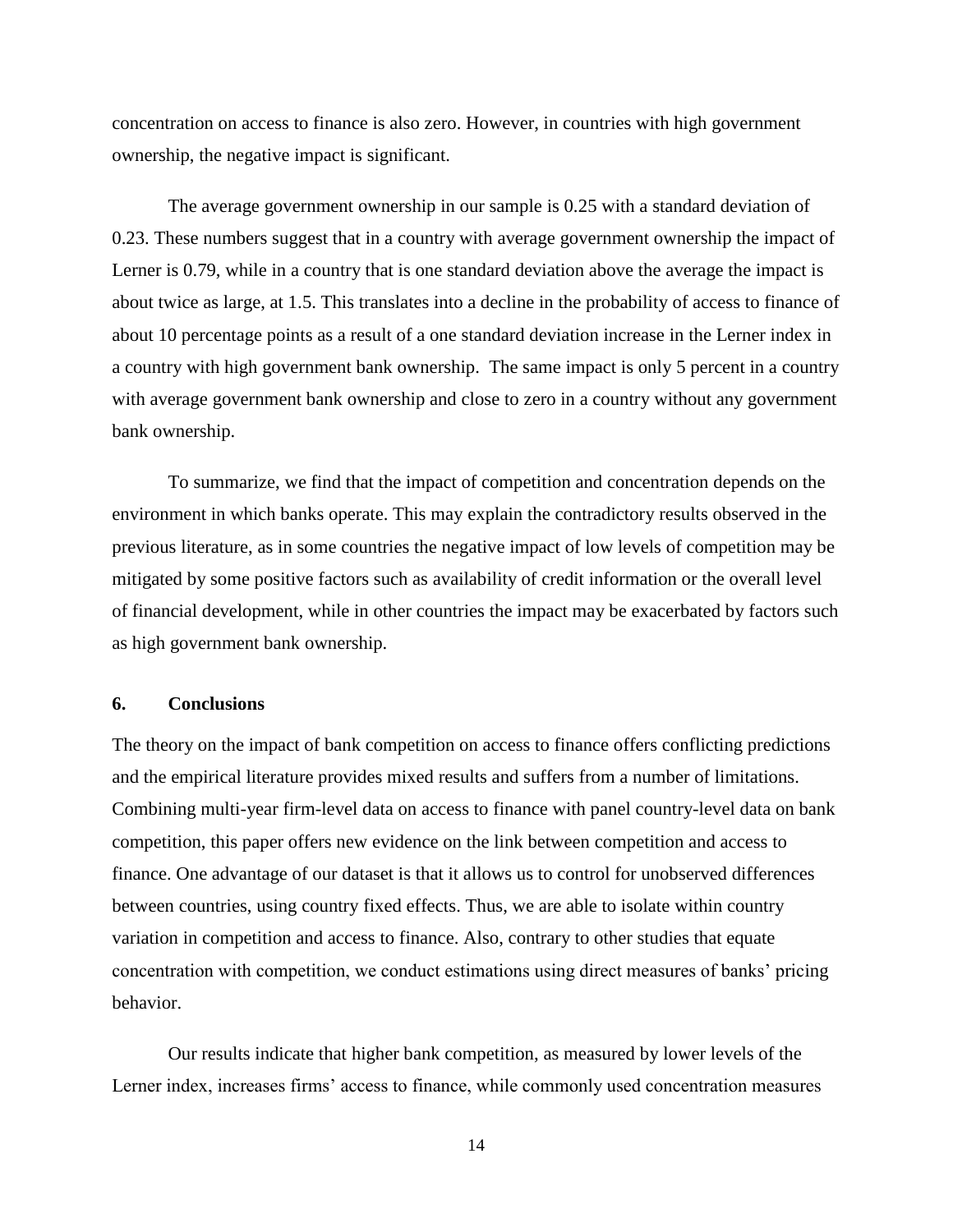are not reliable or robust predictors of financial access. In addition, we find that the impact of competition on access to finance depends on the environment in which banks operate and some features of the environment, such as higher levels of financial development and better credit information, can mitigate the damaging impact of low competition, while other characteristics, such as high government bank ownership, can exacerbate the negative impact.

Overall, our results suggest that there are benefits to promoting bank competition. We leave for future research an analysis of the specific policies (e.g., adopting low barriers to bank entry and exit, fostering competitive pressures from non-bank competitors, facilitating access to credit information, implementing measures to ensure consumer protection, etc.) that regulators can implement to increase competition in the banking sector.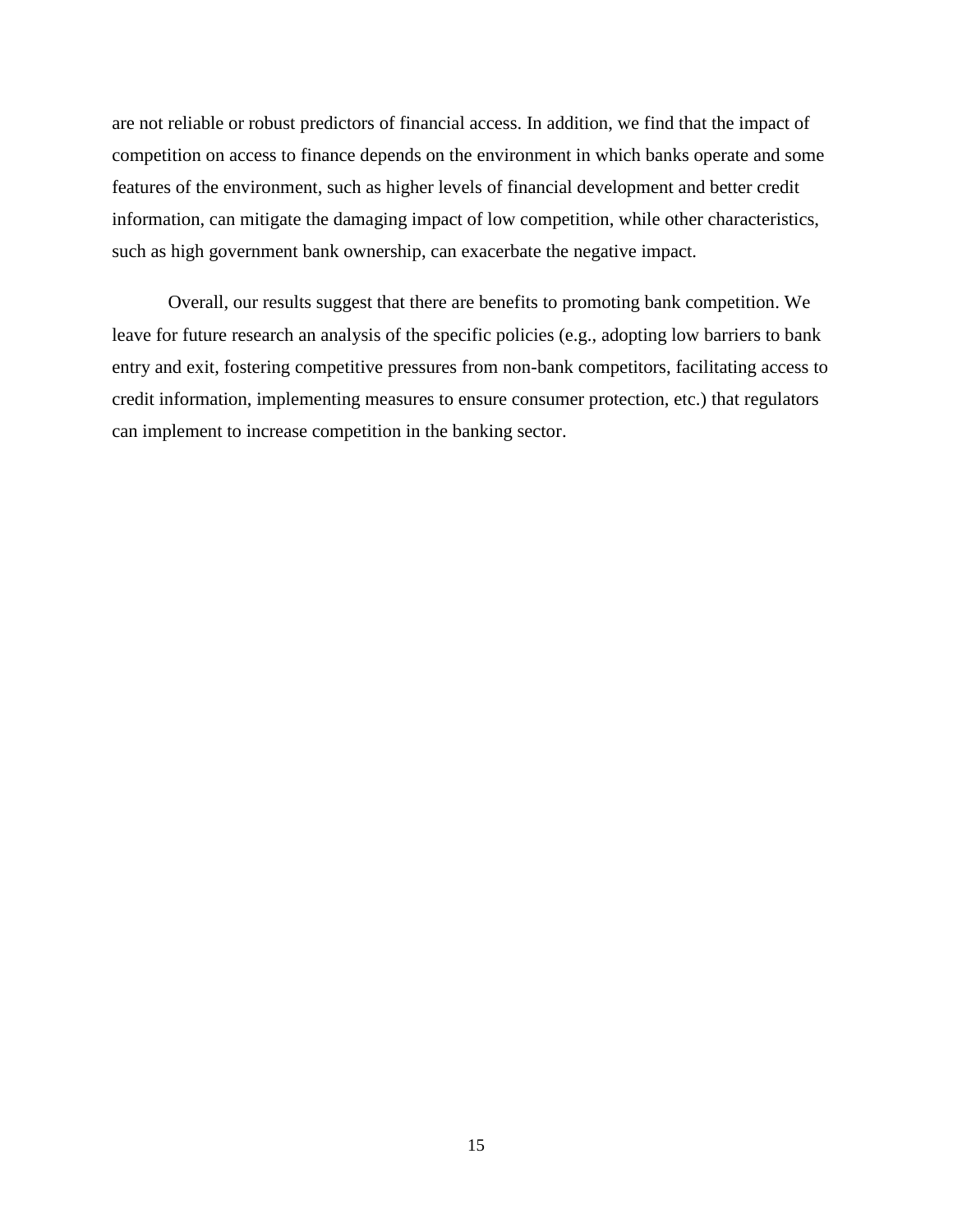#### **References**

- Anzoategui, D., Martinez Peria, M., Rocha, R., 2010. "Bank competition in the Middle East And Northern Africa Region," *Review of Middle East Economics and Finance* Vol. 6 : No. 2, Article 2, 2010.
- Anzoategui, D., Martinez Peria, M., Melecky, M., 2012. "Bank competition in Russia: An examination at different levels of aggregation." *Emerging Markets Review* 13(1): 42-57, 2012.
- Beck, T., Demirgüç-Kunt, A., Maksimovic, V., 2004. "Bank competition and access to finance: international evidence." *Journal of Money, Credit, and Banking* 36, 627–48.
- Berger, A.N., Hasan, I., Zhou, M., 2009. "Bank ownership and efficiency in China: What will happen in the world's largest nation?" *Journal of Banking & Finance 33*, 113-130.
- Berger, A.N., Saunders, A., Scalise, J., Udell, G., 1998. "The effects of bank mergers and acquisitions on small business lending." *Journal of Financial Economics* 50, 187-229.
- Bonaccorsi di Patti, E., Gobbi, G., 2007. "Winners or losers? The effects of banking consolidation on borrowers." *Journal of Finance* 62, 669-96.
- Carbó, S., Humphrey, D., Maudos, J., Molyneux P., 2009. "Cross-country comparisons of competition and pricing power in European banking." *Journal of International Money and Finance* 28, 115-134.
- Carbó-Valverde, S., Rodriguez-Fernandez, F., Udell, G., 2009. "Bank market power and SME financing constraints." *Review of Finance* 13, 309-340.
- Cetorelli, N., 1999. "Competitive analysis in banking: appraisal of the methodologies," Federal Reserve Bank of Chicago Economic Perspectives, first quarter, 2-15.
- Chong, T.T.L., Lu, L., Ongena, S., 2012. "Does banking competition alleviate or worsen credit constraints faced by small and medium enterprises? Evidence from China." *CentER Discussion Paper*, 2012-013.
- Claessens, S., Laeven, L., 2004. "What drives bank competition? Some international evidence." *Journal of Money, Credit and Banking 36(3), Part 2,* 563-583.
- Claessens, S., Laeven, L., 2005. "Financial dependence, banking sector competition, and economic growth." *Journal of the European Economic Association* 3(1), 179-207, 03.
- Delis, M.D., 2012. "Bank competition, financial reform, and institutions: The importance of being developed." *Journal of Development Economics 97(2)*, pp. 450–465.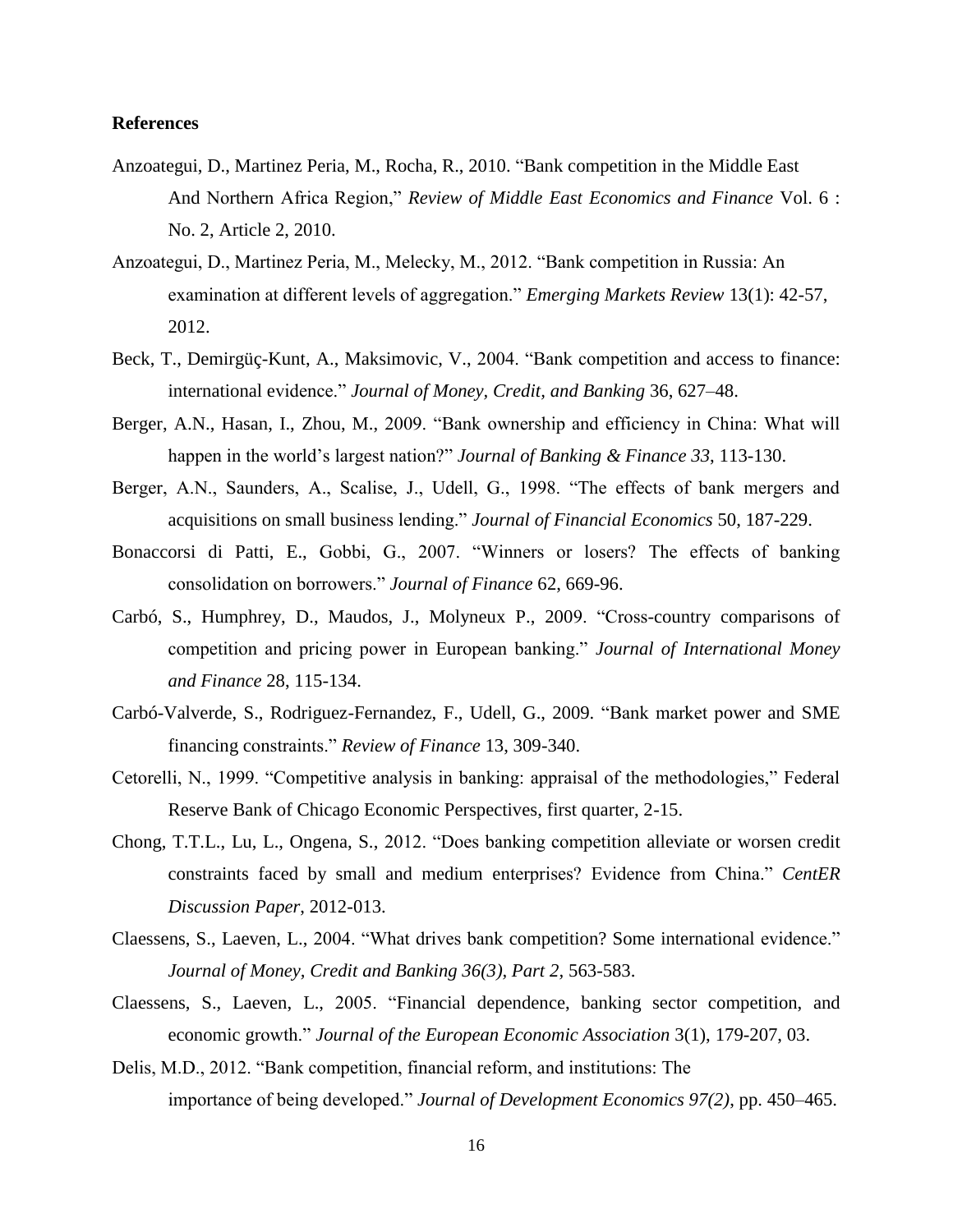- Dell'Ariccia, G., Igan, D., Laeven, L., 2008. "Credit booms and lending standards: evidence from the subprime mortgage market." IMF working paper 08/106.
- Degryse, H., Masschelein, N., Mitchell, J., 2011. "Staying, dropping, or switching: The impact of bank merges on small firms." *Journal of Finance* 24(4), 1102-1140.
- Demirgüç-Kunt, A., Laeven, L., Levine, R., 2004. "Regulations, market structure, institutions and the cost of financial intermediation." *Journal of Money, Credit and Banking* 36, 593- 622.
- Erel, I., 2011. "The effect of bank mergers on loan prices: Evidence from the United States." *Review of Financial Studies*, 24(4), 1068-1101.
- Farazi, S., Feyen, E., Rocha, R., 2011. "Bank ownership and performance in the Middle East and North Africa Region." The World Bank Policy Research Working Paper 5620, April.
- Fernandez de Guevara, J., Maudos, J, Perez, F., (2005). "Market Power in European Banking Sectors." *Journal of Financial Services Research* 27, 109-137.
- Fernandez de Guevara, J., Maudos, J, Perez, F., (2007). "Integration and Competition in the European Financial Markets," *Journal of International Money and Finance* 26, 26-45.
- Fischer, K-H., 2000. "Acquisition of information in loan markets and bank market power An empirical investigation." Working Paper, Goethe University, Frankfurt.
- Hauswald, R., Marquez, R., 2006. "Competition and strategic information acquisition in credit markets." *Review of Financial Studies* 19(3), 967-1000.
- Iannotta, G., Nocera, G., Sironi, A., 2007. "Ownership structure, risk and performance in the European banking industry." *Journal of Banking & Finance 31*, 2127-2149.
- King, R., Levine, R., 1993. "Finance and growth: Schumpeter might be right." *Quarterly Journal of Economics* 153, 717-738.
- LaPorta, R., López-de-Silanes, F., Shleifer, A., 2002. "Government ownership of banks." *Journal of Finance 57*, 265-301.
- Lerner, A., 1934. "The concept of monopoly and the measurement of monopoly power." *Review of Economic Studies* 1, 157–175.
- Love, I., 2003. "Financial development and financing constraints: International evidence from the structural investment model." *[Review of Financial Studies](http://rfs.oxfordjournals.org/)* [16\(3\),](http://rfs.oxfordjournals.org/content/16/3.toc) 765-791.
- Marquez, R., 2002. "Competition, adverse selection, and information dispersion in the banking industry." *Review of Financial Studies* 15(3), 901-926.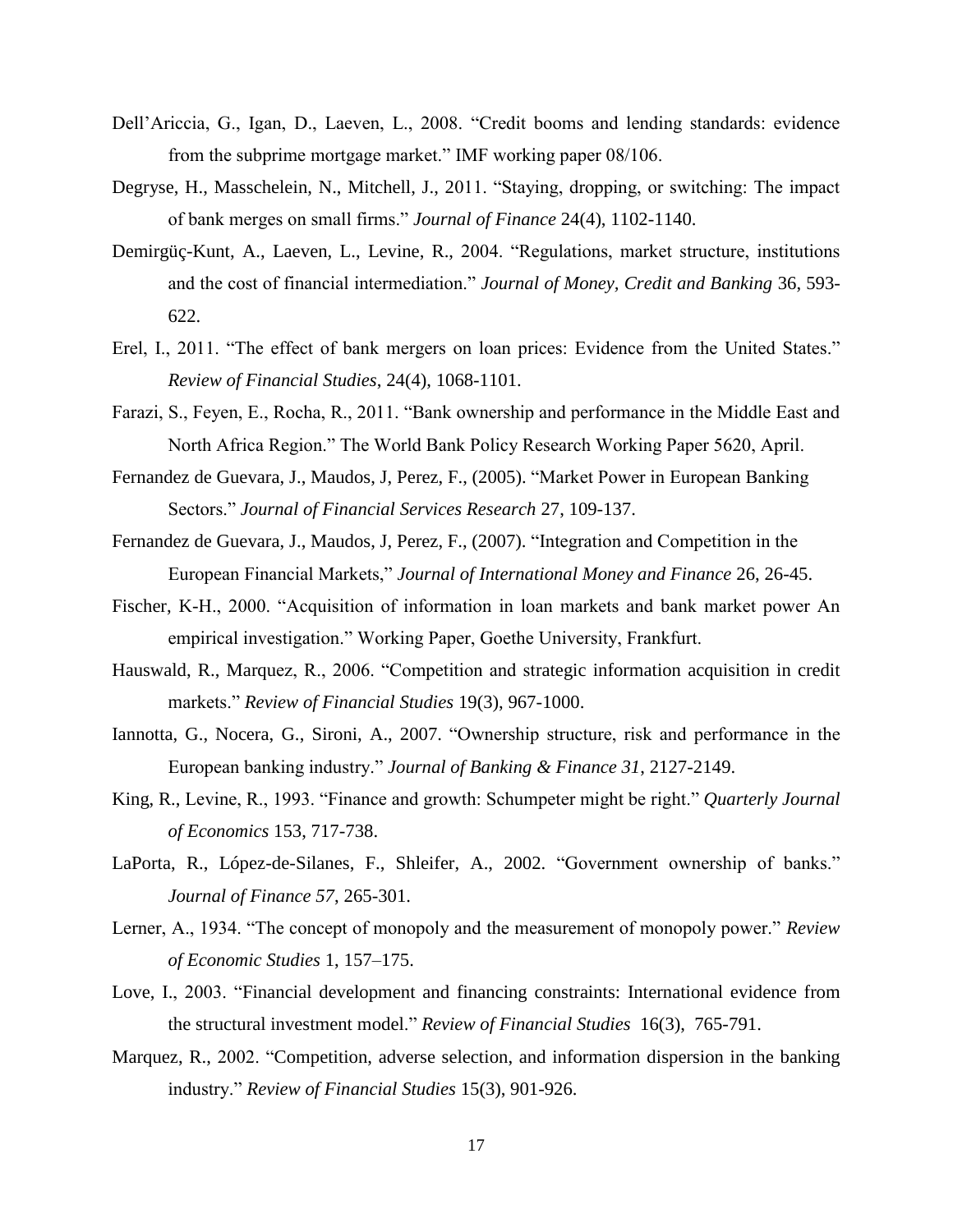- Micco, A., Panizza, U., Yañez, M., 2007. "Bank ownership and performance. Does politics matter?" *Journal of Banking & Finance 31*, 219-241.
- OECD, 2009. *The financial crisis: reforms and exit strategies*. <http://www.oecd.org/dataoecd/55/47/43091457.pdf>
- OECD, 2010. Competition, concentration and stability in the banking sector. OECD Policy Roundtables.<http://www.oecd.org/dataoecd/52/46/46040053.pdf>
- Panzar, J.C., Rosse, J.N., 1982. "Structure, conduct and comparative statistics." Bell Laboratories Economic Discussion Paper.
- Panzar, J.C., Rosse, J. N., 1987. "Testing for `monopoly' equilibrium." *Journal of Industrial Economics 35*, 443-456.
- Peek, J., Rosegren, E., 1996. "Small business credit availability: how important is size of lender." In A. Saunders and I. Walter (eds.), *Financial system design: The case for universal banking*. Homewood, IL, Irwin Publishing.
- Petersen, M. A., Rajan, R., 1994. "The benefits of lending relationships: evidence from small business data." *Journal of Finance* 49, 3-37.
- Petersen, M. A., Rajan, R., 1995. "The effect of credit market competition on lending relationships." *The Quarterly Journal of Economics* 110(2), 407-43.
- Rice, T., Strahan, P., 2010. "Does credit competition affect small-firm finance?" *Journal of Finance* 65(3), 861-889.
- Ruckes, M., 2004. "Bank competition and credit standards." *Review of Financial Studies* 17(4), 1073-1103.
- Sapienza, P., 2002. "The effects of banking mergers on loan contracts." *Journal of Finance* 57, 329-68.
- Turk-Ariss, R., 2009. "Competitive behavior in Middle East and North Africa banking systems." *The Quarterly Review of Economics and Finance* 49, 693-710.
- Zarutskie, R., 2006. "Evidence on the effects of bank competition on firm borrowing and investment." *Journal of Financial Economics* 81(3), 503-37.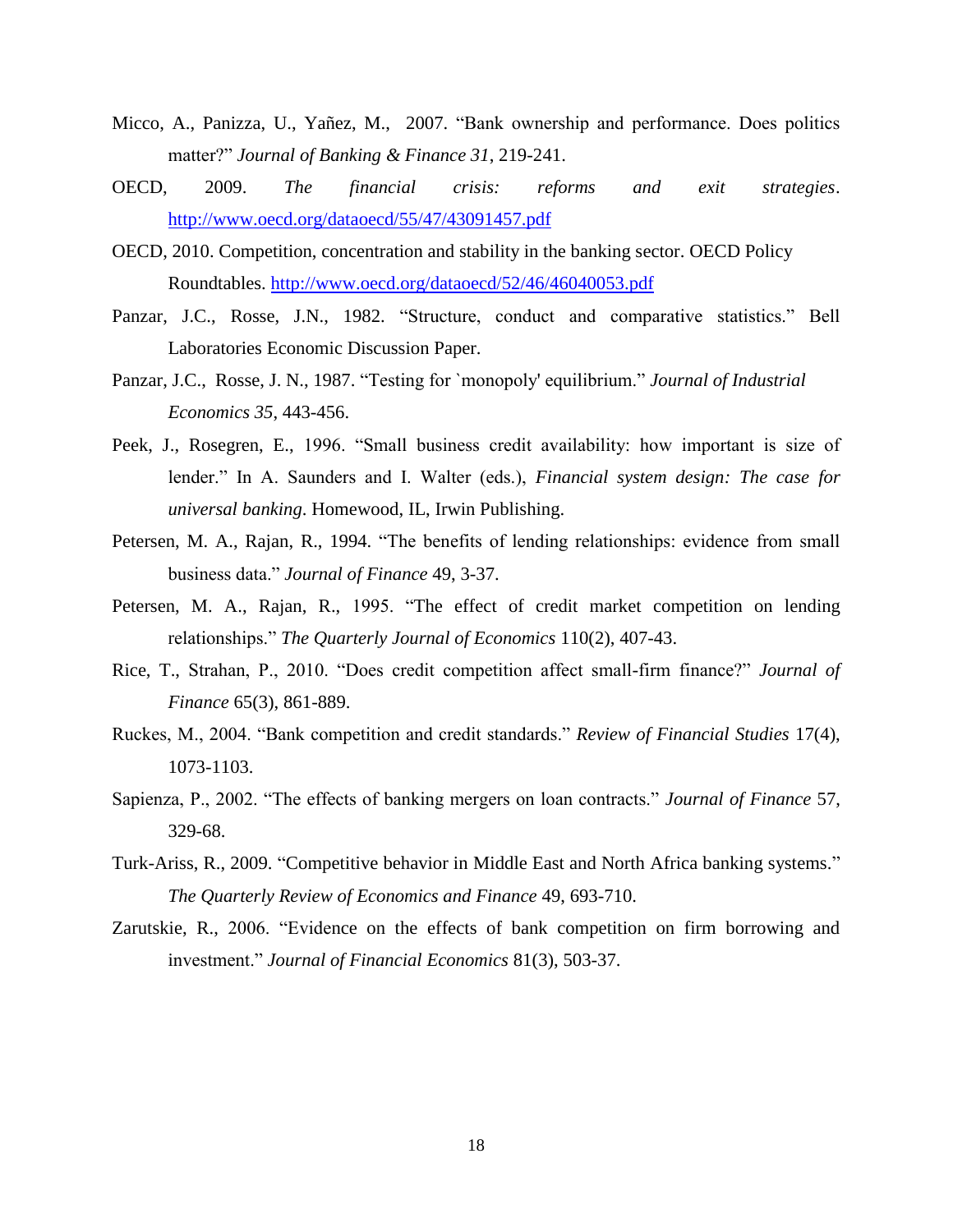| Variable                        | <b>Description and Data Source</b>                                                                                                                                                                                                                                                |
|---------------------------------|-----------------------------------------------------------------------------------------------------------------------------------------------------------------------------------------------------------------------------------------------------------------------------------|
| Firm-Level Variables            |                                                                                                                                                                                                                                                                                   |
| Access to finance               | Dummy variable equal to 1 if the firm has access to bank finance<br>(loan, overdraft or line of credit) from World Bank Enterprise Surveys.                                                                                                                                       |
| Firm size (employees)           | Number of permanent full-time employees from World Bank<br>Enterprise Surveys.                                                                                                                                                                                                    |
| Manufacturing                   | Dummy variable equal to 1 if the firm is in the manufacturing sector<br>from World Bank Enterprise Surveys.                                                                                                                                                                       |
| Exporter                        | Dummy variable equal to 1 if 10% or more of sales are exported<br>directly or indirectly by the firm from World Bank Enterprise Surveys.                                                                                                                                          |
| Foreign-owned                   | Dummy variable equal to 1 if 50% or more of the firm is owned by<br>foreign organizations from World Bank Enterprise Surveys.                                                                                                                                                     |
| Government-owned                | Dummy variable equal to 1 if 10% or more of the firm is owned by the<br>government from World Bank Enterprise Surveys.                                                                                                                                                            |
| Firm age                        | Age of the firm in years from World Bank Enterprise Surveys.                                                                                                                                                                                                                      |
| Country-Level Variables         |                                                                                                                                                                                                                                                                                   |
| Lerner index                    | Lerner index constructed using variables from Bankscope (see<br>Appendix 2).                                                                                                                                                                                                      |
| Concentration 3                 | Fraction of total assets held by top 3 banks from Bankscope.                                                                                                                                                                                                                      |
| Herfindahl index                | Herfindahl index calculated as the sum over all banks in the country of<br>the squared market share (in terms of assets) of each bank from<br>Bankscope.                                                                                                                          |
| Inflation rate                  | Inflation calculated as the annual change in the GDP deflator from the<br>World Development Indicators (WDI) World Bank.                                                                                                                                                          |
| Financial development           | Domestic credit to the private sector (fraction of GDP) from WDI.                                                                                                                                                                                                                 |
| Credit information index        | Depth of credit information index is a measure of the coverage, scope<br>and accessibility of credit information available through either a public<br>credit registry or a private credit bureau, both by law, and in practice.<br>(0-6) obtained from Doing Business Indicators. |
| Share of government-owned banks | Fraction of banking system's assets in banks that are 50% or more<br>government-owned from the World Bank Regulation and Supervision<br>Survey.                                                                                                                                   |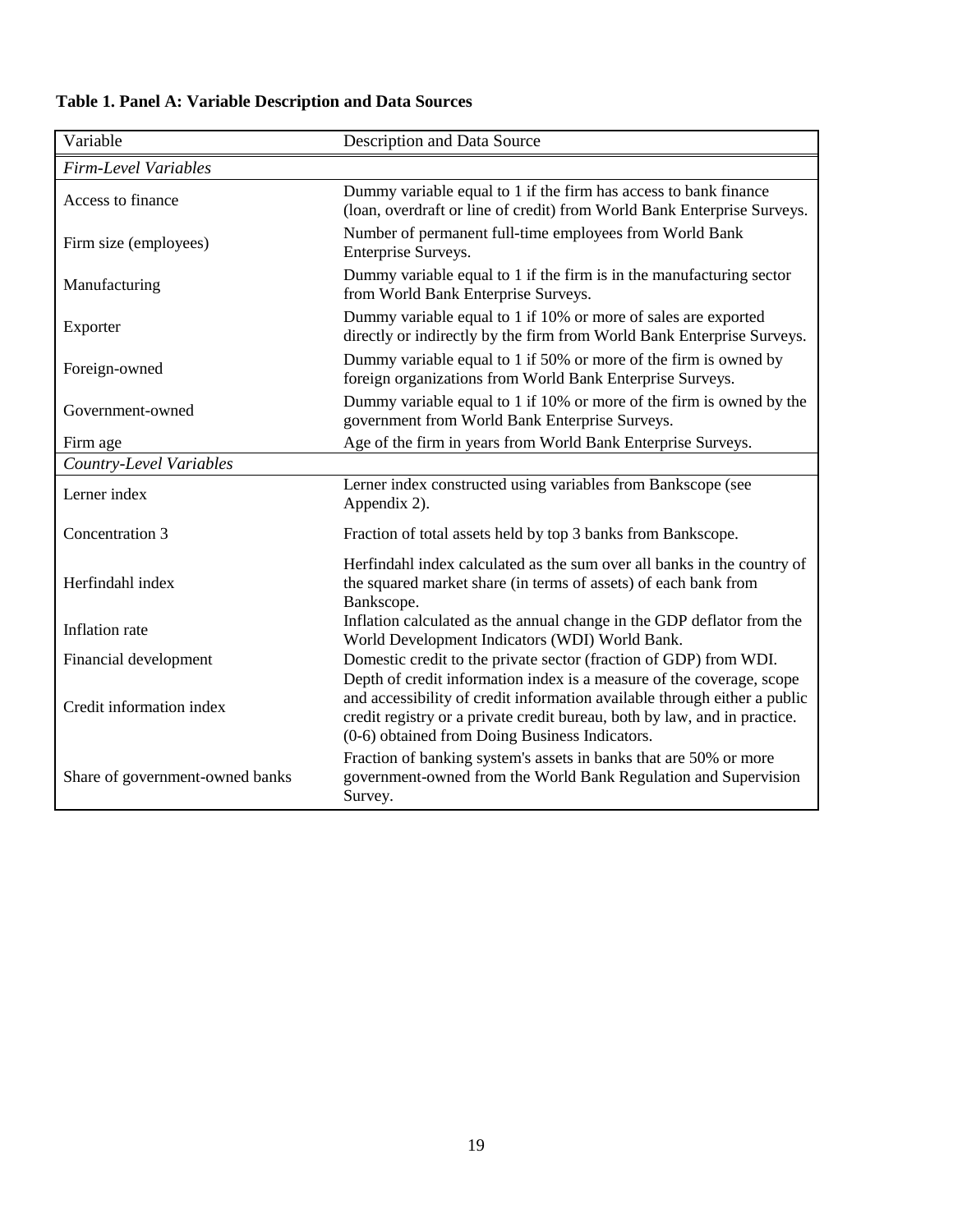## **Table 1. Panel B: Summary Statistics**

| Variable                        | Obs   | Mean    | Median         | Standard<br>Deviation | Min              | Max   |
|---------------------------------|-------|---------|----------------|-----------------------|------------------|-------|
| Firm-Level Variables            |       |         |                |                       |                  |       |
| Access to finance               | 68353 | 0.602   | 1              | 0.489                 | $\overline{0}$   | 1     |
| Firm size (employees)           | 68353 | 100.622 | 25             | 207.429               | 1                | 1755  |
| Manufacturing                   | 68353 | 0.623   | 1              | 0.485                 | $\Omega$         | 1     |
| Exporter                        | 68353 | 0.235   | $\theta$       | 0.424                 | $\mathbf{0}$     | 1     |
| Foreign-owned                   | 68353 | 0.095   | $\theta$       | 0.293                 | $\theta$         | 1     |
| Government-owned                | 68353 | 0.049   | $\theta$       | 0.217                 | $\theta$         |       |
| Firm age                        | 68353 | 17.729  | 12             | 16.983                | 1                | 193   |
| Country-Level Variables         |       |         |                |                       |                  |       |
| Lerner index                    | 68353 | 0.251   | 0.235          | 0.067                 | 0.066            | 0.437 |
| Concentration 3                 | 67720 | 0.589   | 0.567          | 0.172                 | 0.279            | 0.985 |
| Herfindahl index                | 68353 | 0.188   | 0.142          | 0.132                 | 0.050            | 0.714 |
| Inflation rate                  | 68353 | 0.086   | 0.062          | 0.088                 | $-0.074$         | 0.795 |
| Financial development           | 68353 | 0.403   | 0.295          | 0.300                 | 0.019            | 1.571 |
| Credit information index        | 38240 | 3.438   | $\overline{4}$ | 2.008                 | 0                | 6     |
| Share of government-owned banks | 61693 | 0.250   | .17            | 0.232                 | $\boldsymbol{0}$ | .752  |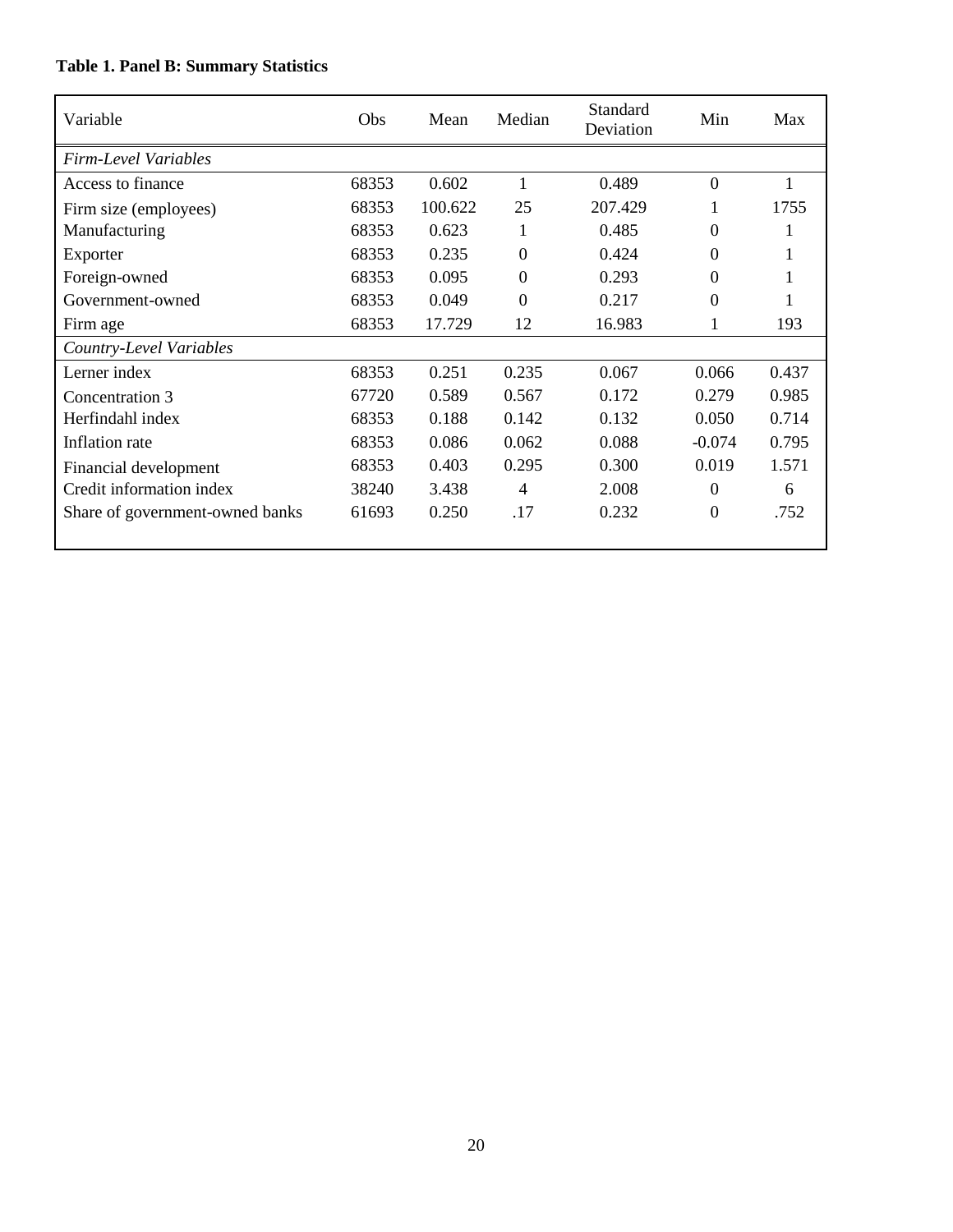#### **Table 2: Baseline Regressions**

The regressions below are estimated using country fixed effects and robust standard errors clustered at the country-year level. The dependent variable *Access to finance* is a dummy variable that indicates whether the firm has access to a loan, overdraft, or a line of credit. The *Lerner index* is a measure of competition (higher values imply lower levels of competition). The *Herfindahl index (HI)* and *Concentration 3* are measures of concentration. *Log firm size* is the logarithm of the firm's number of permanent employees. *Log firm age* is the logarithm of the firm's age in years. *Government-owned* and *Foreign-owned* are dummy variables that equal one if the firm has government or foreign ownership, respectively. *Exporter* is a dummy variable that indicates if the firm is an exporting firm. *Manufacturing* is a dummy variable that takes value 1 if the firm is in the manufacturing industry. *Financial development is* measured as domestic credit to the private sector as a fraction of GDP. The *inflation rate* is measured as the growth rate of the GDP deflator (annual). Results in column (b) are weighted by the inverse of the standard deviation of the Lerner Index. \*\*\* p<0.01, \*\* p<0.05, \* p<0.1

|                       |             |             | Access to finance |             |
|-----------------------|-------------|-------------|-------------------|-------------|
| Variables             | (a)         | (b)         | (c)               | (d)         |
| Lerner index          | $-0.615**$  | $-0.749**$  |                   |             |
|                       | [0.269]     | [0.335]     |                   |             |
| Concentration 3       |             |             | $-0.129$          |             |
|                       |             |             | [0.142]           |             |
| Herfindahl index      |             |             |                   | $-0.033$    |
|                       |             |             |                   | [0.148]     |
| Log firm size         | $0.086***$  | $0.088***$  | $0.087***$        | $0.087***$  |
|                       | [0.004]     | [0.004]     | [0.004]           | [0.004]     |
| Manufacturing         | $0.028**$   | $0.028**$   | $0.031***$        | $0.032***$  |
|                       | [0.011]     | [0.011]     | [0.011]           | [0.011]     |
| Exporter              | $0.032***$  | $0.028***$  | $0.032***$        | $0.031***$  |
|                       | [0.008]     | [0.010]     | [0.008]           | [0.008]     |
| Foreign-owned         | $-0.080***$ | $-0.092***$ | $-0.083***$       | $-0.081***$ |
|                       | [0.011]     | [0.012]     | [0.011]           | [0.011]     |
| Government-owned      | $-0.136***$ | $-0.164***$ | $-0.137***$       | $-0.141***$ |
|                       | [0.031]     | [0.035]     | [0.031]           | [0.032]     |
| Log firm age          | $0.013***$  | $0.016***$  | $0.013***$        | $0.012***$  |
|                       | [0.004]     | [0.004]     | [0.004]           | [0.004]     |
| Financial development | $0.315***$  | $0.331***$  | $0.219**$         | $0.273***$  |
|                       | [0.090]     | [0.061]     | [0.105]           | [0.087]     |
| Inflation rate        | $-0.357**$  | $-0.450***$ | $-0.347**$        | $-0.359**$  |
|                       | [0.138]     | [0.158]     | [0.136]           | [0.140]     |
| Constant              | $0.486***$  | $0.538***$  | $0.525**$         | $0.324**$   |
|                       | [0.153]     | [0.162]     | [0.202]           | [0.148]     |
| Observations          | 68,353      | 68,353      | 67,270            | 68,353      |
| R-squared             | 0.211       | 0.187       | 0.213             | 0.209       |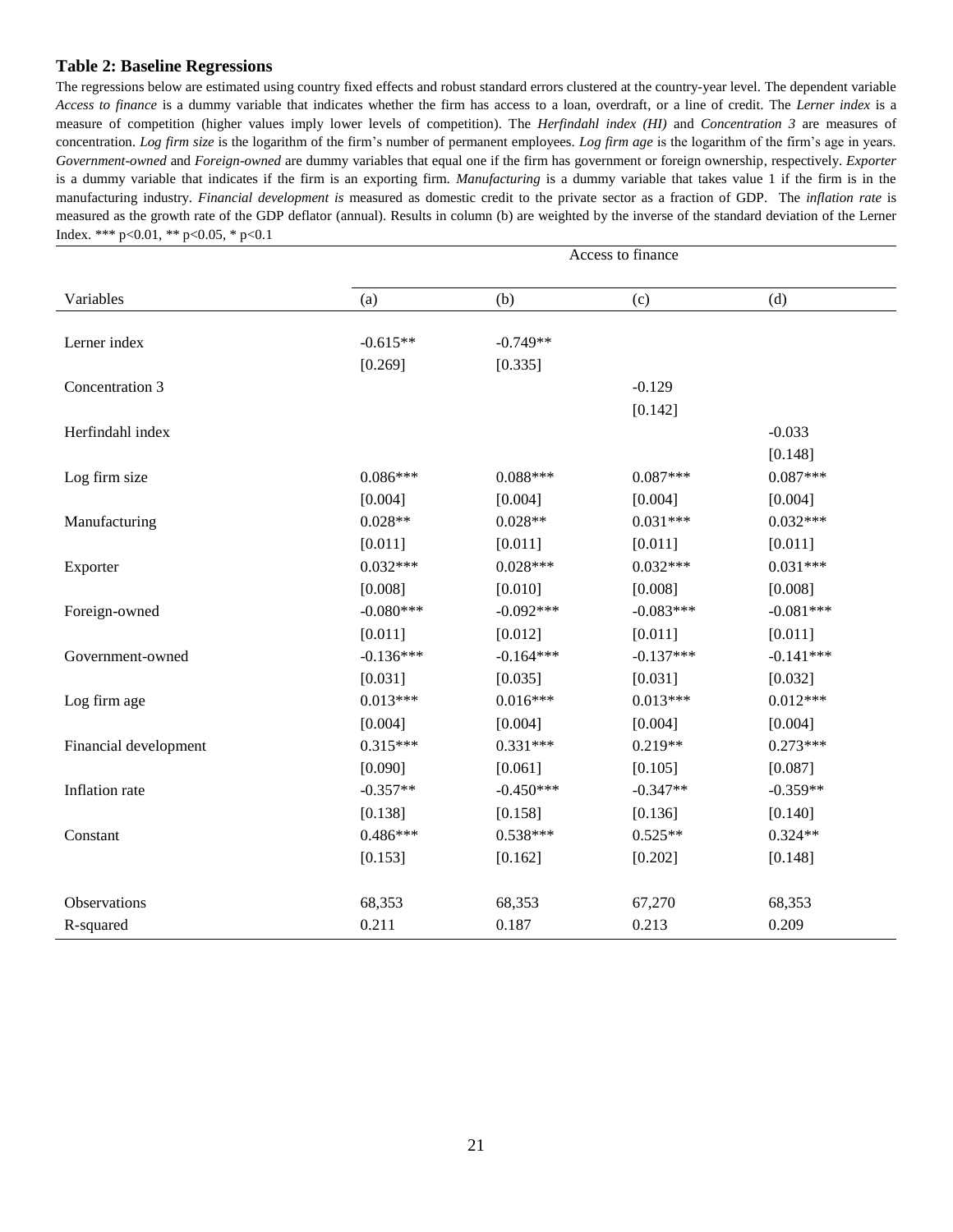#### **Table 3: Regressions Correcting for Differences in the Number of Firms Across Countries**

The regressions below are estimated using country fixed effects and robust standard errors clustered at the country-year level. The dependent variable *Access to finance* is a dummy variable that indicates whether the firm has access to a loan, overdraft, or a line of credit. The *Lerner index* is a measure of competition (higher values imply lower levels of competition). The *Herfindahl index (HI)* and *Concentration 3* are measures of concentration. *Log firm size* is the logarithm of the number of permanent employees. *Log firm age* is the logarithm of the firm's age in years. *Government-owned* and *Foreign-owned* are dummy variables that equal one if the firm has government or foreign ownership, respectively. *Exporter* is a dummy variable that indicates if the firm is an exporting firm. *Manufacturing* is a dummy variable that takes value 1 if the firm is in the manufacturing industry. *Financial development is* measured as domestic credit to the private sector as a fraction of GDP. The *inflation rate* is measured as the growth rate of the GDP deflator (annual). Results in columns (a), (c), and (d) are weighted by the inverse of the square root of the number of firms; those in column (b) are weighted by the inverse of (the square root of the number of firms  $\times$  the inverse of the standard deviation of the Lerner Index). \*\*\* p<0.01, \*\* p<0.05, \* p<0.1

|                       | Access to finance |             |             |             |  |  |  |  |
|-----------------------|-------------------|-------------|-------------|-------------|--|--|--|--|
| Variables             |                   |             |             |             |  |  |  |  |
|                       | (a)               | (b)         | (c)         | (d)         |  |  |  |  |
| Lerner index          | $-0.434**$        | $-0.387**$  |             |             |  |  |  |  |
|                       | [0.200]           | [0.195]     |             |             |  |  |  |  |
| Concentration 3       |                   |             | $-0.000$    |             |  |  |  |  |
|                       |                   |             | [0.122]     |             |  |  |  |  |
| Herfindahl index      |                   |             |             | 0.034       |  |  |  |  |
|                       |                   |             |             | [0.138]     |  |  |  |  |
| Log firm size         | $0.089***$        | $0.089***$  | $0.089***$  | $0.089***$  |  |  |  |  |
|                       | [0.003]           | [0.004]     | [0.003]     | [0.003]     |  |  |  |  |
| Manufacturing         | $0.019*$          | $0.018*$    | $0.020*$    | $0.020**$   |  |  |  |  |
|                       | [0.010]           | [0.011]     | [0.010]     | [0.010]     |  |  |  |  |
| Exporter              | $0.044***$        | $0.042***$  | $0.042***$  | $0.044***$  |  |  |  |  |
|                       | [0.008]           | [0.012]     | [0.008]     | [0.008]     |  |  |  |  |
| Foreign-owned         | $-0.074***$       | $-0.086***$ | $-0.076***$ | $-0.075***$ |  |  |  |  |
|                       | [0.012]           | [0.013]     | [0.012]     | [0.011]     |  |  |  |  |
| Government-owned      | $-0.198***$       | $-0.232***$ | $-0.197***$ | $-0.200***$ |  |  |  |  |
|                       | [0.022]           | [0.037]     | [0.023]     | [0.022]     |  |  |  |  |
| Log firm age          | $0.013**$         | $0.018***$  | $0.013**$   | $0.013**$   |  |  |  |  |
|                       | [0.005]           | [0.007]     | [0.006]     | [0.005]     |  |  |  |  |
| Financial development | $0.357***$        | $0.332***$  | $0.352***$  | $0.369***$  |  |  |  |  |
|                       | [0.056]           | [0.043]     | [0.060]     | [0.052]     |  |  |  |  |
| Inflation rate        | $-0.160$          | $-0.212*$   | $-0.152$    | $-0.156$    |  |  |  |  |
|                       | [0.099]           | [0.116]     | [0.098]     | [0.099]     |  |  |  |  |
| Constant              | $0.369***$        | $0.382***$  | $0.341*$    | $0.227*$    |  |  |  |  |
|                       | [0.135]           | [0.138]     | [0.186]     | [0.130]     |  |  |  |  |
|                       |                   |             |             |             |  |  |  |  |
| Observations          | 68,353            | 68,353      | 67,270      | 68,353      |  |  |  |  |
| R-squared             | 0.199             | 0.181       | 0.201       | 0.198       |  |  |  |  |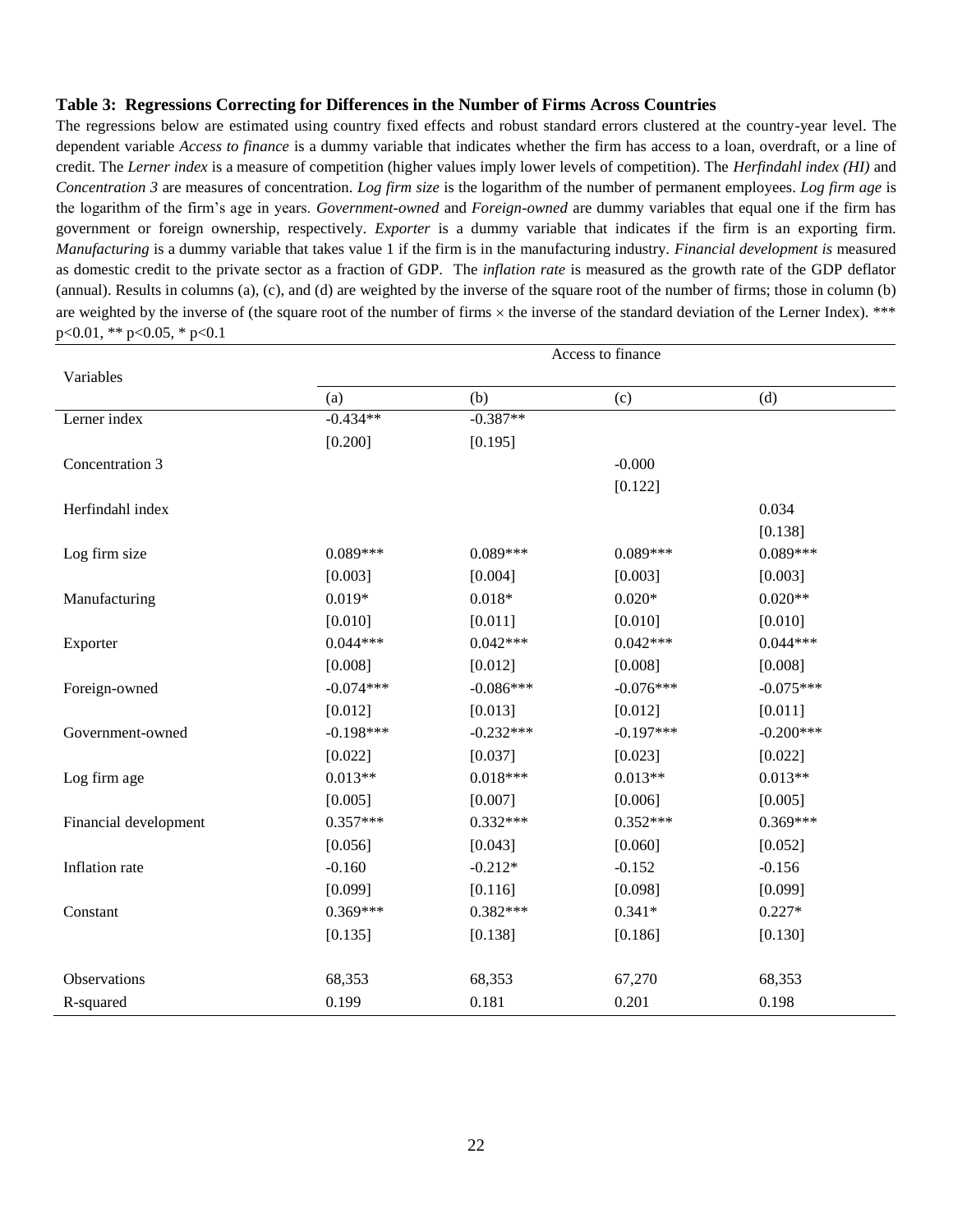#### **Table 4: Regressions Including the Interaction of Competition and Concentration with Financial Development**

The regressions below are estimated using country fixed effects and robust standard errors clustered at the country-year level. The dependent variable *Access to finance* is a dummy variable that indicates whether the firm has access to a loan, overdraft, or a line of credit. The *Lerner index* is a measure of competition (higher values imply lower levels of competition). The *Herfindahl index (HI)* and *Concentration 3* are measures of concentration*. Log firm size* is the logarithm the number of permanent employees. *Log firm age* is the logarithm of the firm's age in years. *Government-owned* and *Foreign-owned* are dummy variables that equal one if the firm has government or foreign ownership, respectively. *Exporter* is a dummy variable that indicates if the firm is an exporting firm. *Manufacturing* is a dummy variable that takes value 1 if the firm is in the manufacturing industry. *Financial development is* measured as domestic credit to the private sector as a fraction of GDP. The *inflation rate* is measured as the growth rate of the GDP deflator (annual). Results in column (b) are weighted by the inverse of the standard deviation of the Lerner Index. \*\*\* p<0.01, \*\* p<0.05, \* p<0.1

| Variables                                      |             |             | Access to finance |             |  |  |
|------------------------------------------------|-------------|-------------|-------------------|-------------|--|--|
|                                                | (a)         | (b)         | (c)               | (d)         |  |  |
| Lerner index                                   | $-1.354***$ | $-1.386***$ |                   |             |  |  |
|                                                | [0.368]     | [0.429]     |                   |             |  |  |
| Concentration 3                                |             |             | $-0.521***$       |             |  |  |
|                                                |             |             | [0.166]           |             |  |  |
| Herfindahl index (HI)                          |             |             |                   | $-0.677***$ |  |  |
|                                                |             |             |                   | [0.158]     |  |  |
| Financial development                          | $-0.160$    | $-0.047$    | $-0.223$          | 0.130       |  |  |
|                                                | [0.226]     | [0.171]     | [0.151]           | [0.088]     |  |  |
| Lerner × Financial development                 | 1.943**     | 1.779**     |                   |             |  |  |
|                                                | [0.777]     | [0.696]     |                   |             |  |  |
| Concentration $3 \times$ Financial development |             |             | $0.898***$        |             |  |  |
|                                                |             |             | [0.177]           |             |  |  |
| HI Index × Financial development               |             |             |                   | 0.993***    |  |  |
|                                                |             |             |                   | [0.197]     |  |  |
| Log firm size                                  | $0.086***$  | $0.088***$  | $0.086***$        | $0.086***$  |  |  |
|                                                | [0.004]     | [0.004]     | [0.004]           | [0.004]     |  |  |
| Manufacturing                                  | $0.027**$   | $0.027**$   | $0.029***$        | $0.029***$  |  |  |
|                                                | [0.010]     | [0.011]     | [0.011]           | [0.011]     |  |  |
| Exporter                                       | $0.033***$  | $0.030***$  | $0.032***$        | $0.031***$  |  |  |
|                                                | [0.008]     | [0.010]     | [0.008]           | [0.008]     |  |  |
| Foreign-owned                                  | $-0.078***$ | $-0.090***$ | $-0.080***$       | $-0.080***$ |  |  |
|                                                | [0.011]     | [0.012]     | [0.011]           | [0.011]     |  |  |
| Government-owned                               | $-0.136***$ | $-0.164***$ | $-0.128***$       | $-0.129***$ |  |  |
|                                                | [0.030]     | [0.035]     | [0.030]           | [0.030]     |  |  |
| Log firm age                                   | $0.012***$  | $0.016***$  | $0.012***$        | $0.011***$  |  |  |
|                                                | [0.004]     | [0.004]     | [0.004]           | [0.004]     |  |  |
| Inflation rate                                 | $-0.317**$  | $-0.416**$  | $-0.325**$        | $-0.350**$  |  |  |
|                                                | [0.145]     | [0.160]     | [0.135]           | [0.134]     |  |  |
| Constant                                       | $0.692***$  | $0.696***$  | $0.816***$        | $0.513***$  |  |  |
|                                                | [0.167]     | [0.176]     | [0.203]           | [0.142]     |  |  |
| Observations                                   | 68,353      | 68,353      | 67,270            | 68,353      |  |  |
| R-squared                                      | 0.213       | 0.189       | 0.217             | 0.214       |  |  |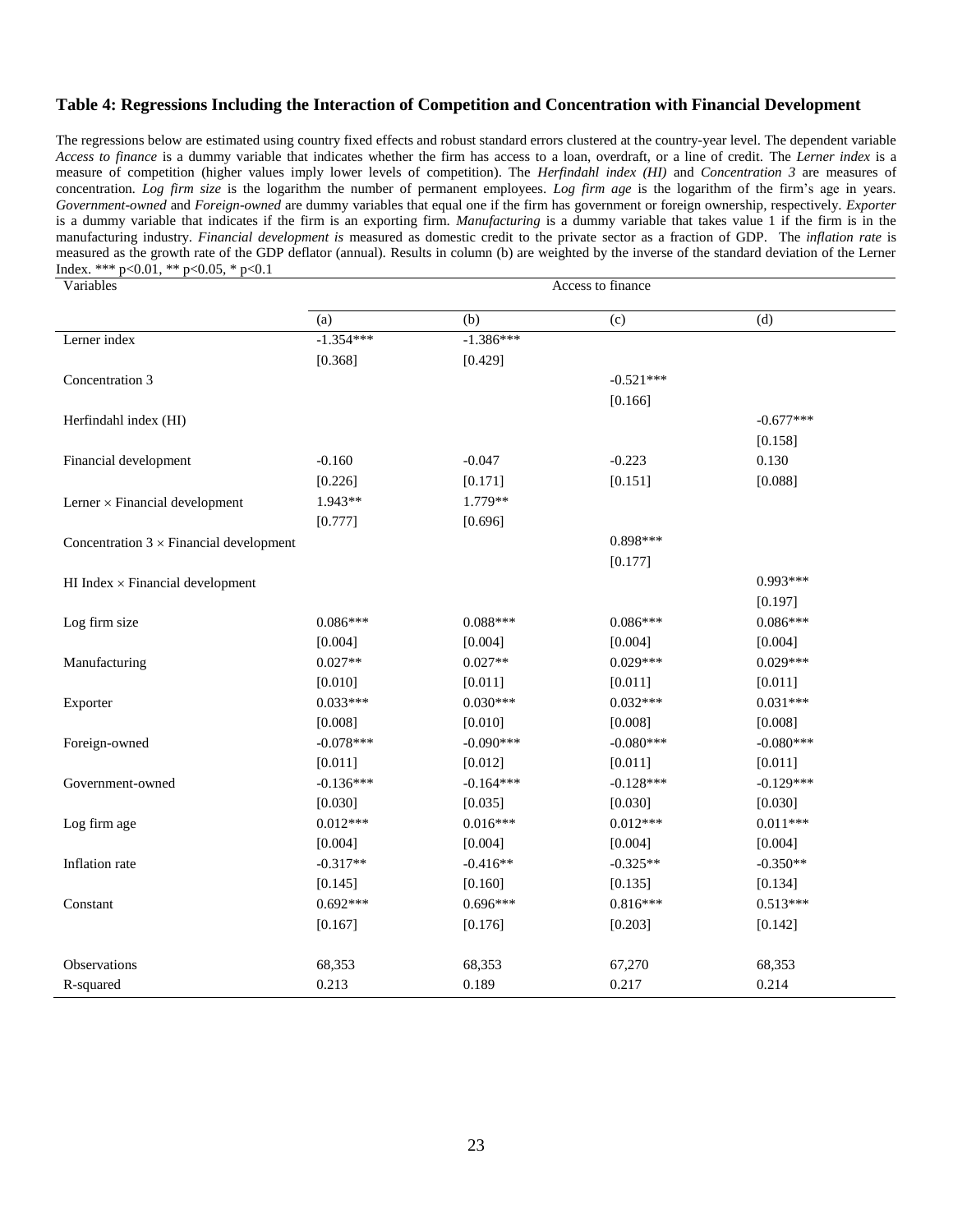#### **Table 5: Regressions Including the Interaction of Competition and Concentration with Credit Information**

The regressions below are estimated using country fixed effects and robust standard errors clustered at the country-year level. The dependent variable *Access to finance* is a dummy variable that indicates whether the firm has access to a loan, overdraft, or a line of credit. The *Lerner index* is a measure of competition (higher values imply lower levels of competition). The *Herfindahl index (HI*) and *Concentration 3* are measures of concentration*. Log firm size* is the logarithm of the number of permanent employees. *Log firm age* is the logarithm of the firm's age in years. *Government-owned* and *Foreign-owned* are dummy variables that equal one if the firm has government or foreign ownership, respectively. *Exporter* is a dummy variable that indicates if the firm is an exporting firm. *Manufacturing* is a dummy variable that takes value 1 if the firm is in the manufacturing industry. *Financial development is* measured as domestic credit to the private sector as a fraction of GDP. The *inflation rate* is measured as the growth rate of the GDP deflator (annual). *Credit information* is the country average credit information index that measures the coverage, scope and accessibility of credit information available through either a public credit registry or a private credit bureau. Results in column (b) are weighted by the inverse of the standard deviation of the Lerner Index. \*\*\* p<0.01, \*\* p<0.05, \* p<0.1

|                                             |             |             | Access to finance |             |
|---------------------------------------------|-------------|-------------|-------------------|-------------|
| Variables                                   |             |             |                   |             |
|                                             | (a)         | (b)         | (c)               | (d)         |
| Lerner index                                | $-2.758***$ | $-3.219***$ |                   |             |
|                                             | [0.568]     | [0.476]     |                   |             |
| Concentration 3                             |             |             | $-0.333$          |             |
|                                             |             |             | [0.341]           |             |
| Herfindahl index                            |             |             |                   | $-0.729*$   |
|                                             |             |             |                   | [0.424]     |
| Lerner $\times$ Credit information          | $0.557***$  | $0.642***$  |                   |             |
|                                             | [0.132]     | [0.104]     |                   |             |
| Concentration $3 \times$ Credit information |             |             | 0.059             |             |
|                                             |             |             | [0.076]           |             |
| H Index $\times$ Credit information         |             |             |                   | $0.184*$    |
|                                             |             |             |                   | [0.101]     |
| Log firm size                               | $0.087***$  | $0.088***$  | $0.089***$        | $0.089***$  |
|                                             | [0.004]     | [0.004]     | [0.004]           | [0.004]     |
| Manufacturing                               | $0.019**$   | $0.015*$    | $0.024**$         | $0.025**$   |
|                                             | [0.009]     | [0.009]     | [0.009]           | [0.010]     |
| Exporter                                    | $0.033***$  | $0.031***$  | $0.031***$        | $0.031***$  |
|                                             | [0.008]     | [0.010]     | [0.008]           | [0.008]     |
| Foreign owned                               | $-0.080***$ | $-0.092***$ | $-0.084***$       | $-0.082***$ |
|                                             | [0.011]     | [0.012]     | [0.011]           | [0.011]     |
| Government owned                            | $-0.175***$ | $-0.190***$ | $-0.177***$       | $-0.176***$ |
|                                             | [0.027]     | [0.033]     | [0.028]           | [0.028]     |
| Log firm age                                | $0.011***$  | $0.015***$  | $0.011***$        | $0.010**$   |
|                                             | [0.004]     | [0.004]     | [0.004]           | [0.004]     |
| Financial development                       | $0.244***$  | $0.271***$  | $0.211**$         | $0.283***$  |
|                                             | [0.080]     | [0.056]     | [0.085]           | [0.069]     |
| Inflation rate                              | $-0.346**$  | $-0.432***$ | $-0.368***$       | $-0.409***$ |
|                                             | [0.144]     | [0.164]     | [0.140]           | [0.151]     |
| Constant                                    | $1.119***$  | $1.225***$  | $0.711**$         | $0.553***$  |
|                                             | [0.226]     | [0.203]     | [0.346]           | [0.195]     |
| <b>Observations</b>                         | 65,428      | 65,428      | 64,345            | 65,428      |
| R-squared                                   | 0.224       | 0.199       | 0.219             | 0.217       |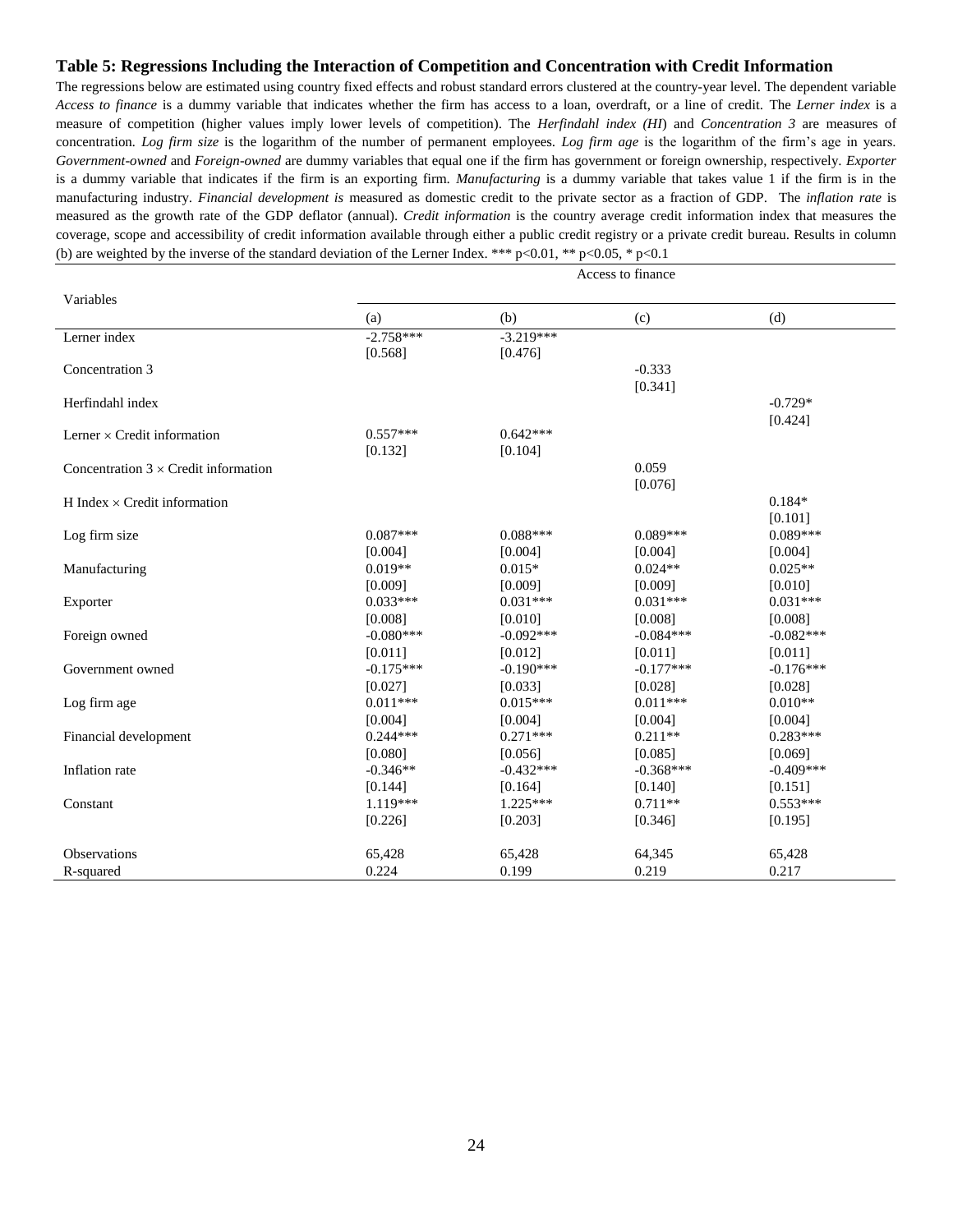#### **Table 6: Regressions Including the Interaction of Competition and Concentration with Government Bank Share**

The regressions below are estimated using country fixed effects and robust standard errors clustered at the country-year level. The dependent variable *Access to finance* is a dummy variable that indicates whether the firm has access to a loan, overdraft, or a line of credit. The *Lerner index* is a measure of competition (higher values imply lower levels of competition). The *Herfindahl index (HI)* and *Concentration 3* are measures of concentration*. Log firm size* is the logarithm of the number of permanent employees. *Log firm age* is the logarithm of the firm's age in years. *Government-owned* and *Foreign-owned* are dummy variables that equal one if the firm has government or foreign ownership, respectively. *Exporter* is a dummy variable that indicates if the firm is an exporting firm. *Manufacturing* is a dummy variable that takes value 1 if the firm is in the manufacturing industry. *Financial development is* measured as domestic credit to the private sector as a fraction of GDP. The *inflation rate* is measured as the growth rate of the GDP deflator (annual). *Share of government banks* is the fraction of banking system's assets in banks that are 50% or more government-owned. Results in column (b) are weighted by the inverse of the standard deviation of the Lerner Index. \*\*\* p<0.01, \*\* p<0.05,  $*$  p<0.1

| Variables                                       | Access to finance      |                        |                        |                                   |  |  |  |  |
|-------------------------------------------------|------------------------|------------------------|------------------------|-----------------------------------|--|--|--|--|
|                                                 | (a)                    | (b)                    | (c)                    | (d)                               |  |  |  |  |
| Lerner index                                    | $-0.018$<br>[0.294]    | 0.045<br>[0.261]       |                        |                                   |  |  |  |  |
| Concentration 3                                 |                        |                        | 0.180<br>[0.198]       |                                   |  |  |  |  |
| Herfindahl index                                |                        |                        |                        | $0.338*$<br>[0.183]               |  |  |  |  |
| Lerner $\times$ Share government banks          | $-3.068**$<br>[1.281]  | $-4.131***$<br>[1.123] |                        |                                   |  |  |  |  |
| Concentration $3 \times$ Share government banks |                        |                        | $-1.491*$<br>[0.860]   |                                   |  |  |  |  |
| H Index $\times$ Share of government banks      |                        |                        |                        | $-2.452**$<br>[0.940]             |  |  |  |  |
| Log firm size                                   | $0.086***$<br>[0.004]  | $0.088***$<br>[0.004]  | $0.088***$<br>[0.004]  | $0.088***$<br>[0.004]             |  |  |  |  |
| Manufacturing                                   | 0.015<br>[0.009]       | 0.011<br>[0.009]       | $0.019**$<br>[0.010]   | $0.019**$<br>[0.009]              |  |  |  |  |
| Exporter                                        | $0.036***$<br>[0.008]  | $0.034***$<br>[0.010]  | $0.036***$<br>[0.008]  | $0.036***$                        |  |  |  |  |
| Foreign-owned                                   | $-0.076***$<br>[0.011] | $-0.088***$<br>[0.012] | $-0.080***$<br>[0.011] | [0.008]<br>$-0.078***$<br>[0.011] |  |  |  |  |
| Government-owned                                | $-0.204***$<br>[0.019] | $-0.220***$<br>[0.026] | $-0.209***$<br>[0.019] | $-0.208***$<br>[0.018]            |  |  |  |  |
| Log firm age                                    | $0.010***$<br>[0.004]  | $0.014***$<br>[0.004]  | $0.008**$<br>[0.004]   | $0.007*$<br>[0.004]               |  |  |  |  |
| Financial development                           | $0.354***$<br>[0.085]  | $0.355***$<br>[0.059]  | $0.266***$<br>[0.078]  | $0.276***$<br>[0.076]             |  |  |  |  |
| Inflation rate                                  | $-0.357**$<br>[0.150]  | $-0.428**$<br>[0.184]  | $-0.309**$<br>[0.150]  | $-0.316**$                        |  |  |  |  |
| Constant                                        | $0.797***$<br>[0.214]  | $0.937***$<br>[0.206]  | $0.966***$<br>[0.336]  | [0.156]<br>$0.643***$<br>[0.193]  |  |  |  |  |
| Observations<br>R-squared                       | 62,143<br>0.222        | 62,143<br>0.192        | 61,060<br>0.222        | 62,143<br>0.219                   |  |  |  |  |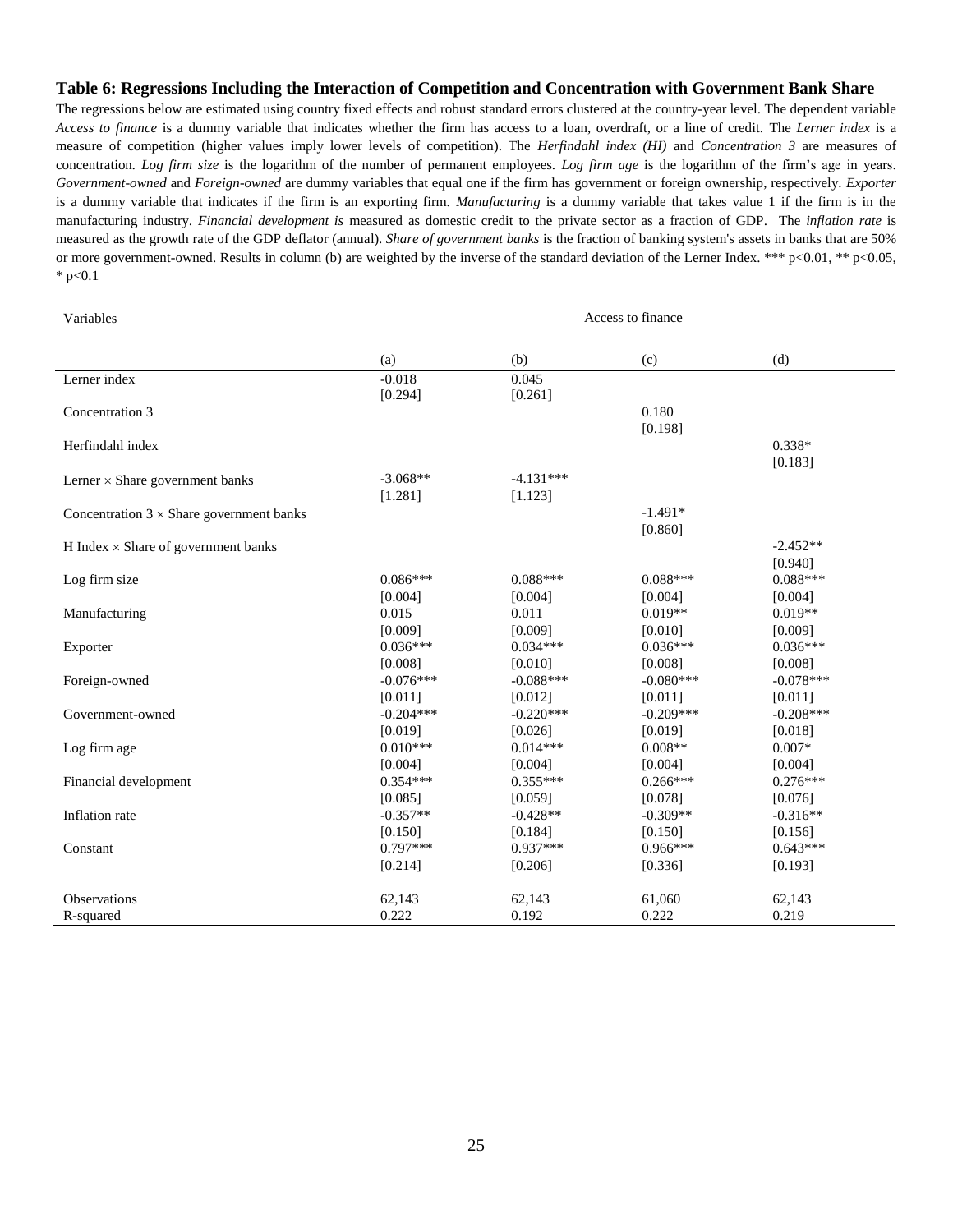|                     |      |      |      |      | Survey Year |      |      |      |      |       |                 |
|---------------------|------|------|------|------|-------------|------|------|------|------|-------|-----------------|
|                     | 2002 | 2003 | 2004 | 2005 | 2006        | 2007 | 2008 | 2009 | 2010 | Total | # of<br>Surveys |
| Albania             | 167  |      |      | 202  |             | 276  |      |      |      | 645   | 3               |
| Angola              |      |      |      |      | 421         |      |      |      | 306  | 727   | $\sqrt{2}$      |
| Argentina           |      |      |      |      | 1019        |      |      |      | 1017 | 2036  | $\overline{c}$  |
| Armenia             | 169  |      |      | 351  |             |      |      | 356  |      | 876   | 3               |
| Azerbaijan          | 167  |      |      | 345  |             |      |      | 291  |      | 803   | 3               |
| Bangladesh          | 948  |      |      |      |             | 1471 |      |      |      | 2419  | $\overline{c}$  |
| <b>Belarus</b>      | 247  |      |      | 325  |             |      | 240  |      |      | 812   | 3               |
| Benin               |      |      | 182  |      |             |      |      | 143  |      | 325   | $\overline{2}$  |
| <b>Bolivia</b>      |      |      |      |      | 603         |      |      |      | 346  | 949   | $\overline{c}$  |
| Bosnia-Herzegovina  |      |      |      | 200  |             |      |      | 343  |      | 543   | $\overline{c}$  |
| <b>Botswana</b>     |      |      |      |      | 340         |      |      |      | 260  | 600   | $\overline{c}$  |
| <b>Brazil</b>       |      | 1619 |      |      |             |      |      | 1170 |      | 2789  | $\overline{c}$  |
| Bulgaria            | 242  |      | 492  | 298  |             | 1008 |      | 269  |      | 2309  | 5               |
| <b>Burkina Faso</b> |      |      |      |      | 138         |      |      | 357  |      | 495   | $\overline{2}$  |
| Cameroon            |      |      |      |      | 168         |      |      | 351  |      | 519   | $\overline{c}$  |
| Chile               |      |      | 941  |      | 989         |      |      |      | 1003 | 2933  | 3               |
| China               | 1353 | 1572 |      |      |             |      |      |      |      | 2925  | $\sqrt{2}$      |
| Colombia            |      |      |      |      | 990         |      |      |      | 934  | 1924  | $\overline{c}$  |
| Congo               |      |      |      |      | 338         |      |      |      | 334  | 672   | $\overline{c}$  |
| Croatia             | 169  |      |      | 227  |             | 615  |      |      |      | 1011  | $\overline{3}$  |
| Czech Republic      | 258  |      |      | 334  |             |      |      | 223  |      | 815   | $\mathfrak{Z}$  |
| El Salvador         |      | 463  |      |      | 681         |      |      |      |      | 1144  | $\sqrt{2}$      |
| Estonia             | 164  |      |      | 216  |             |      |      | 264  |      | 644   | $\overline{3}$  |
| Georgia             | 172  |      |      | 198  |             |      | 334  |      |      | 704   | 3               |
| Guatemala           |      | 431  |      |      | 503         |      |      |      |      | 934   | $\overline{2}$  |
| Honduras            |      | 446  |      |      | 421         |      |      |      |      | 867   | $\sqrt{2}$      |
| Hungary             | 243  |      |      | 605  |             |      |      | 283  |      | 1131  | 3               |
| India               | 1461 |      |      |      | 3086        |      |      |      |      | 4547  | $\sqrt{2}$      |
| Indonesia           |      | 644  |      |      |             |      |      | 1313 |      | 1957  | $\overline{2}$  |
| Kazakhstan          | 246  |      |      | 582  |             |      |      | 464  |      | 1292  | $\mathfrak{Z}$  |
| Kenya               |      | 211  |      |      |             | 653  |      |      |      | 864   | $\overline{2}$  |

## **Table A1. Number of Firms, by Country and Year of Survey**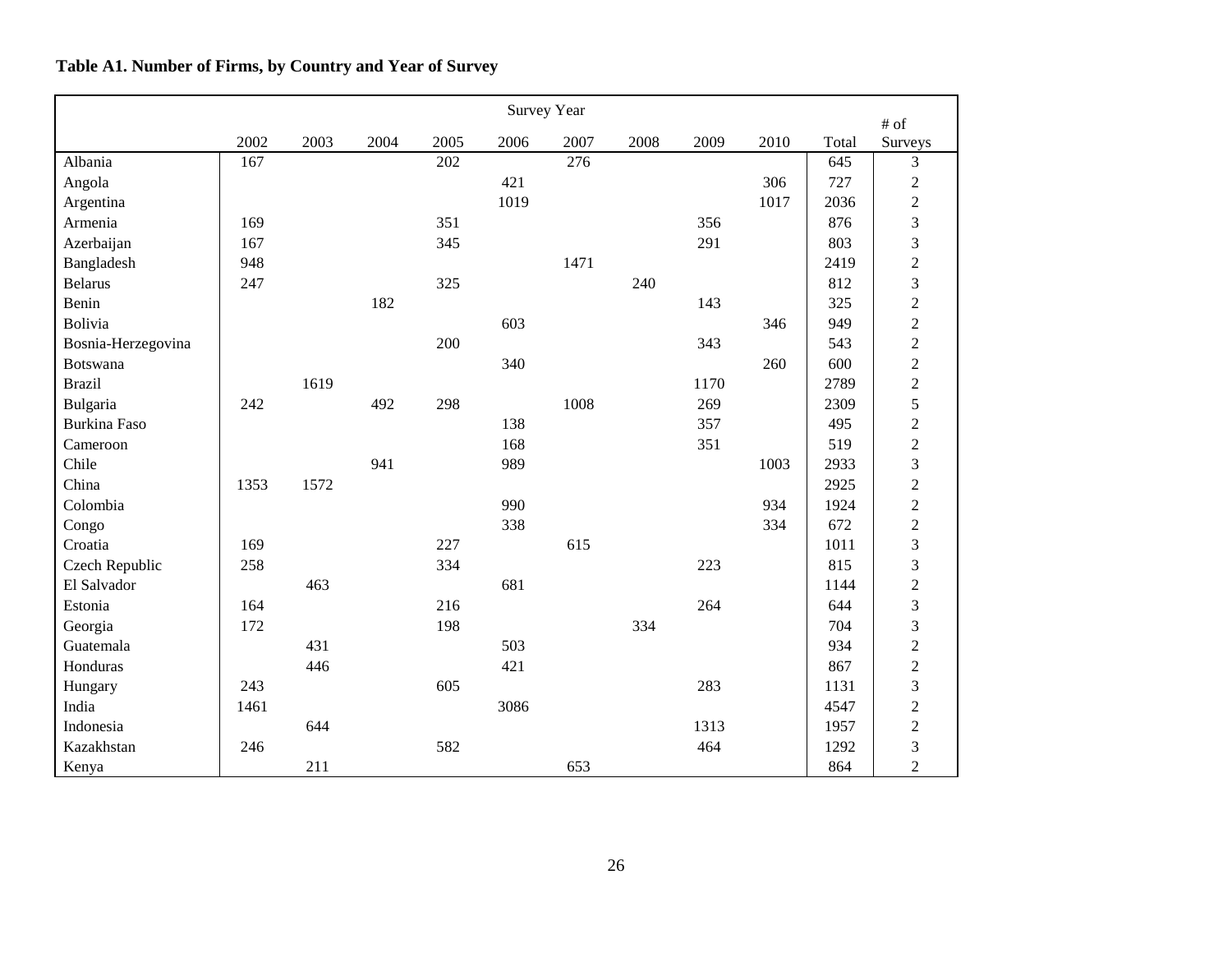### **Table A1. (continued)**

|                           |      |      |      |       |       | Survey Year |      |       |      |       |                    |
|---------------------------|------|------|------|-------|-------|-------------|------|-------|------|-------|--------------------|
|                           | 2002 | 2003 | 2004 | 2005  | 2006  | 2007        | 2008 | 2009  | 2010 | Total | $\#$ of<br>Surveys |
| Latvia                    | 170  |      |      | 203   |       |             |      | 262   |      | 635   | 3                  |
| Lithuania                 | 197  |      | 228  | 205   |       |             |      | 267   |      | 897   | $\overline{4}$     |
| Macedonia                 | 165  |      |      | 199   |       |             |      | 354   |      | 718   | 3                  |
| Malawi                    |      |      |      | 146   |       |             |      | 145   |      | 291   | $\sqrt{2}$         |
| Mali                      |      | 131  |      |       |       | 490         |      |       | 295  | 916   | 3                  |
| Mauritius                 |      |      |      | 159   |       |             |      | 374   |      | 533   | $\overline{c}$     |
|                           |      |      |      |       |       |             |      |       |      |       |                    |
| Moldova                   | 173  | 103  |      | 349   |       |             |      | 354   |      | 979   | $\overline{4}$     |
| Nicaragua                 |      | 450  |      |       | 466   |             |      |       |      | 916   | $\overline{c}$     |
| Peru                      | 120  |      |      |       | 626   |             |      |       | 980  | 1726  | 3                  |
| Philippines               |      | 600  |      |       |       |             |      | 1093  |      | 1693  | $\overline{c}$     |
| Poland                    | 493  | 104  |      | 971   |       |             |      | 402   |      | 1970  | $\overline{4}$     |
| Romania                   | 250  |      |      | 594   |       |             |      | 472   |      | 1316  | 3                  |
| <b>Russian Federation</b> | 489  |      |      | 593   |       |             |      | 903   |      | 1985  | 3                  |
| Serbia &                  |      |      |      |       |       |             |      |       |      |       |                    |
| Montenegro                |      |      |      | 298   |       |             |      | 482   |      | 780   | $\overline{c}$     |
| Slovakia                  | 158  |      |      | 212   |       |             |      | 252   |      | 622   | 3                  |
| Slovenia                  | 185  |      |      | 221   |       |             |      | 271   |      | 677   | $\mathfrak{Z}$     |
| South Africa              |      | 424  |      |       |       | 929         |      |       |      | 1353  | $\overline{c}$     |
| Turkey                    | 503  |      | 550  | 1276  |       |             | 1083 |       |      | 3412  | $\overline{4}$     |
| Ukraine                   | 446  |      |      | 588   |       |             | 756  |       |      | 1790  | $\mathfrak{Z}$     |
| Uruguay                   |      |      |      |       | 583   |             |      |       | 584  | 1167  | $\overline{c}$     |
| Vietnam                   |      |      |      | 1080  |       |             |      | 1014  |      | 2094  | $\overline{c}$     |
| Zambia                    | 190  |      |      |       |       | 482         |      |       |      | 672   | $\overline{2}$     |
| Total                     | 9545 | 7198 | 2393 | 10977 | 11372 | 5924        | 2413 | 12472 | 6059 | 68353 | 137                |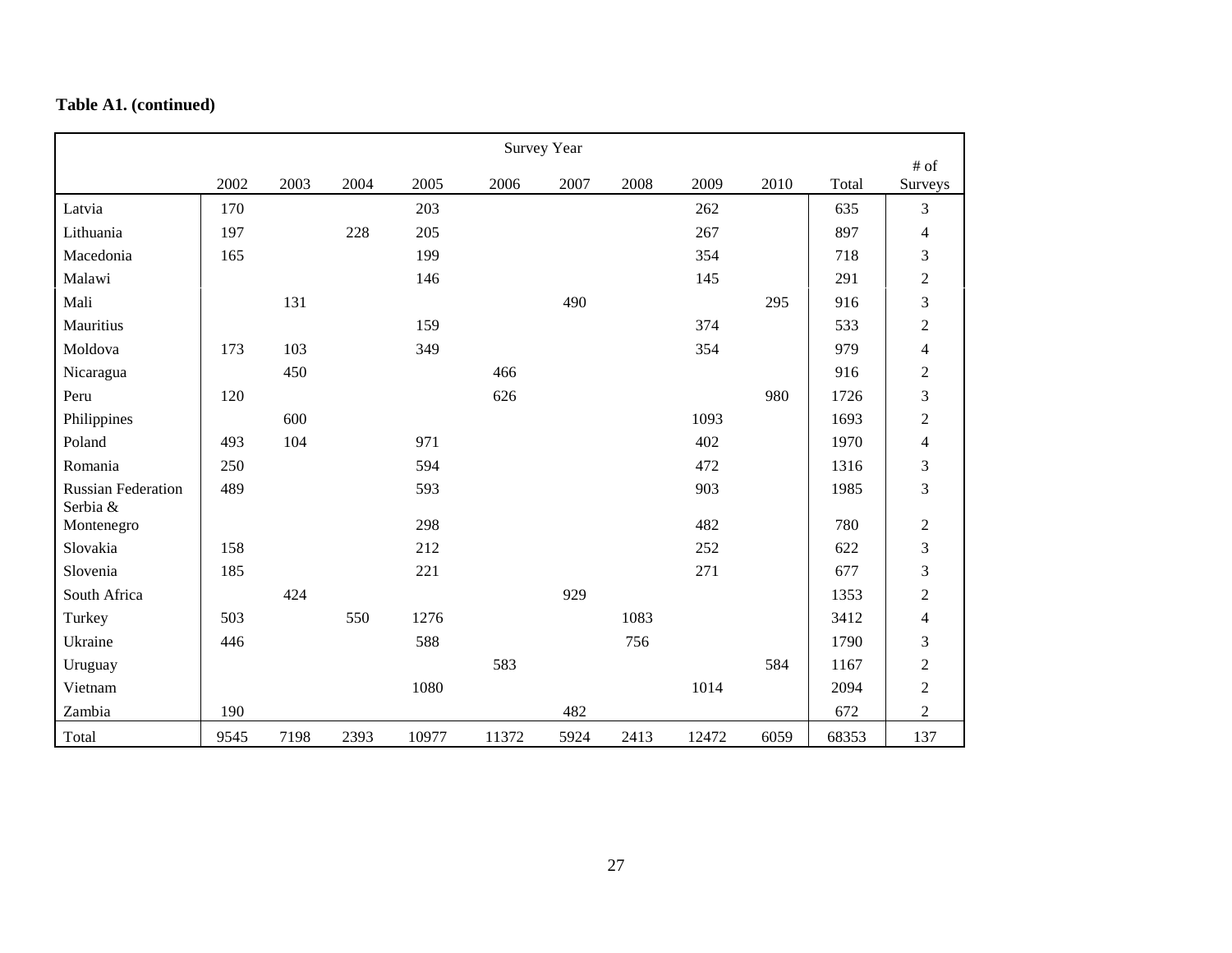## **Table A2. Lerner Index by Country and Year**

|                     | <b>Lerner Index</b> |       |       |       |       |       |       |       |       |  |
|---------------------|---------------------|-------|-------|-------|-------|-------|-------|-------|-------|--|
| Countries           | 2001                | 2002  | 2003  | 2004  | 2005  | 2006  | 2007  | 2008  | 2009  |  |
| Albania             | 0.382               | 0.207 | 0.269 | 0.246 | 0.296 | 0.260 | 0.265 | 0.254 | 0.272 |  |
| Algeria             | 0.255               | 0.362 | 0.404 | 0.452 | 0.510 | 0.509 | 0.447 | 0.504 | 0.550 |  |
| Angola              | 0.449               | 0.463 | 0.616 | 0.537 | 0.437 | 0.399 | 0.368 | 0.396 | 0.430 |  |
| Argentina           | 0.184               | 1.385 | 0.499 | 0.282 | 0.286 | 0.274 | 0.249 | 0.255 | 0.290 |  |
| Armenia             | 0.261               | 0.276 | 0.370 | 0.346 | 0.311 | 0.343 | 0.309 | 0.307 | 0.213 |  |
| Azerbaijan          | 0.429               | 0.277 | 0.348 | 0.349 | 0.338 | 0.277 | 0.274 | 0.281 | 0.267 |  |
| Bangladesh          | 0.247               | 0.213 | 0.227 | 1.021 | 0.273 | 0.281 | 0.249 | 0.270 | 0.291 |  |
| <b>Belarus</b>      | 0.254               | 0.198 | 0.189 | 0.199 | 0.203 | 0.244 | 0.294 | 0.275 | 0.287 |  |
| Benin               | 0.295               | 0.292 | 0.267 | 0.248 | 0.232 | 0.172 | 0.213 | 0.272 | 0.314 |  |
| Bolivia             | 0.177               | 0.247 | 0.181 | 0.160 | 0.167 | 0.194 | 0.235 | 0.303 | 0.230 |  |
| Bosnia-Herzegovina  |                     |       |       | 0.162 | 0.200 | 0.194 | 0.230 | 0.177 | 0.199 |  |
| <b>Botswana</b>     | 0.227               | 0.207 | 0.227 | 0.273 | 0.252 | 0.303 | 0.207 | 0.281 | 0.185 |  |
| <b>Brazil</b>       | 0.174               | 0.181 | 0.226 | 0.191 | 0.229 | 0.239 | 0.256 | 0.357 | 0.239 |  |
| Bulgaria            | 0.290               | 0.206 | 0.245 | 0.225 | 0.237 | 0.284 | 0.285 | 0.254 | 0.268 |  |
| <b>Burkina Faso</b> | 0.310               | 0.375 | 0.343 | 0.307 | 0.337 | 0.298 | 0.314 | 0.212 | 0.258 |  |
| Cameroon            | 0.471               | 0.478 | 0.451 | 0.450 | 0.421 | 0.417 | 0.406 | 0.380 | 0.221 |  |
| Chile               | 0.317               | 0.288 | 0.279 | 0.209 | 0.300 | 0.347 | 0.383 | 0.231 | 0.377 |  |
| China               | 0.224               | 0.295 | 0.319 | 0.314 | 0.336 | 0.354 | 0.351 | 0.336 | 0.331 |  |
| Colombia            | 0.126               | 0.124 | 0.200 | 0.217 | 0.267 | 0.232 | 0.270 | 0.244 | 0.325 |  |
| Congo               | 0.250               | 0.134 | 0.243 | 0.258 | 0.163 | 0.210 | 0.168 | 0.138 | 0.182 |  |
| Costa Rica          | 0.107               | 0.109 | 0.199 | 0.204 | 0.195 | 0.186 | 0.201 | 0.157 | 0.135 |  |
| Croatia             | 0.205               | 0.196 | 0.188 | 0.172 | 0.190 | 0.183 | 0.184 | 0.257 | 0.163 |  |
| Czech Republic      | 0.100               | 0.127 | 0.184 | 0.196 | 0.177 | 0.176 | 0.222 | 0.221 | 0.301 |  |
| Dominican Republic  | 0.141               | 0.129 | 0.134 | 0.190 | 0.141 | 0.135 | 0.117 | 0.134 | 0.148 |  |
| Egypt               | 0.182               | 0.172 | 0.229 | 0.188 | 0.217 | 0.190 | 0.260 | 0.222 | 0.220 |  |
| El Salvador         | 0.266               | 0.301 | 0.256 | 0.296 | 0.332 | 0.314 | 0.327 | 0.333 | 0.328 |  |
| Estonia             | 0.066               | 0.129 | 0.171 | 0.176 | 0.257 | 0.344 | 0.252 | 0.161 | 0.160 |  |
| Ethiopia            | 0.451               | 0.349 | 0.446 | 0.514 | 0.556 | 0.609 | 0.516 | 0.539 | 0.511 |  |
| Georgia             | 0.405               | 0.349 | 0.341 | 0.332 | 0.403 | 0.374 | 0.239 | 0.272 | 0.276 |  |
| Ghana               |                     | 0.401 | 0.296 | 0.313 | 0.214 | 0.220 | 0.193 | 0.257 | 0.225 |  |
| Guatemala           | 0.097               | 0.107 | 0.163 | 0.160 | 0.193 | 0.198 | 0.206 | 0.236 | 0.213 |  |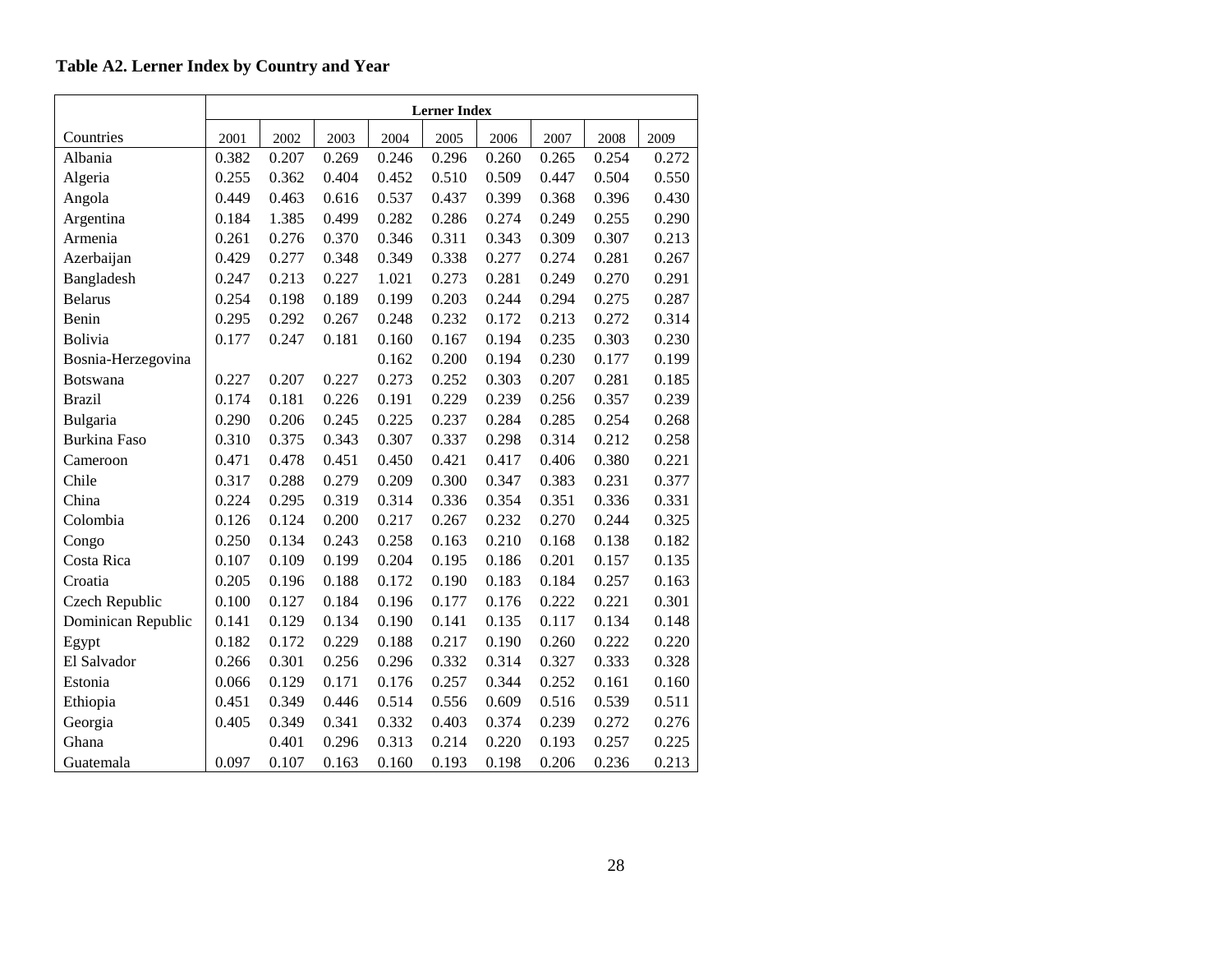|                    | <b>Lerner Index</b> |       |       |       |       |       |       |       |       |  |  |
|--------------------|---------------------|-------|-------|-------|-------|-------|-------|-------|-------|--|--|
| Countries          | 2001                | 2002  | 2003  | 2004  | 2005  | 2006  | 2007  | 2008  | 2009  |  |  |
| Honduras           | 0.136               | 0.198 | 0.269 | 0.183 | 0.188 | 0.211 | 0.217 | 0.259 | 0.228 |  |  |
| Hungary            | 0.176               | 0.183 | 0.197 | 0.222 | 0.224 | 0.233 | 0.228 | 0.192 | 0.226 |  |  |
| India              | 0.153               | 0.207 | 0.228 | 0.276 | 0.232 | 0.226 | 0.224 | 0.199 | 0.213 |  |  |
| Indonesia          | 0.194               | 0.194 | 0.207 | 0.243 | 0.226 | 0.227 | 0.229 | 0.230 | 0.214 |  |  |
| <b>Ivory Coast</b> | 0.269               | 0.259 | 0.229 | 0.251 | 0.274 | 0.242 | 0.256 | 0.235 | 0.294 |  |  |
| Jamaica            | 0.202               | 0.202 | 0.225 | 0.217 | 0.236 | 0.230 | 0.221 | 0.278 | 0.285 |  |  |
| Jordan             | 0.194               | 0.217 | 0.286 | 0.307 | 0.417 | 0.333 | 0.287 | 0.289 | 0.286 |  |  |
| Kazakhstan         | 0.338               | 0.323 | 0.321 | 0.317 | 0.320 | 0.274 | 0.348 | 0.313 | 0.318 |  |  |
| Kenya              | 0.192               | 0.209 | 0.261 | 0.246 | 0.268 | 0.277 | 0.290 | 0.246 | 0.245 |  |  |
| Korea              | 0.228               | 0.241 | 0.262 | 0.279 | 0.271 | 0.261 | 0.248 | 0.213 | 0.223 |  |  |
| Latvia             | 0.240               | 0.294 | 0.322 | 0.309 | 0.321 | 0.309 | 0.280 | 0.281 | 0.222 |  |  |
| Lebanon            | 0.130               | 0.152 | 0.178 | 0.145 | 0.165 | 0.150 | 0.141 | 0.167 | 0.203 |  |  |
| Lithuania          | 0.117               | 0.183 | 0.175 | 0.172 | 0.206 | 0.199 | 0.203 | 0.180 | 0.115 |  |  |
| Macedonia          | 0.384               | 0.311 | 0.300 | 0.337 | 0.396 | 0.367 | 0.310 | 0.214 | 0.233 |  |  |
| Malawi             | 0.322               | 0.365 | 0.309 | 0.280 | 0.370 | 0.350 | 0.377 | 0.353 | 0.392 |  |  |
| Malaysia           | 0.302               | 0.326 | 0.339 | 0.334 | 0.313 | 0.303 | 0.301 | 0.293 | 0.326 |  |  |
| Mali               | 0.293               | 0.284 | 0.312 | 0.291 | 0.293 | 0.323 | 0.244 | 0.221 | 0.241 |  |  |
| Mauritania         | 0.274               | 0.288 | 0.300 | 0.250 | 0.362 | 0.398 | 0.309 | 0.396 | 0.407 |  |  |
| Mauritius          | 0.289               | 0.394 | 0.238 | 0.285 | 0.283 | 0.288 | 0.272 | 0.294 | 0.263 |  |  |
| Mexico             | 0.132               | 0.136 | 0.164 | 0.175 | 0.186 | 0.185 | 0.204 | 0.222 | 0.248 |  |  |
| Moldova            | 0.365               | 0.388 | 0.340 | 0.349 | 0.268 | 0.288 | 0.298 | 0.243 | 0.290 |  |  |
| Mozambique         | 0.291               | 0.197 | 0.164 | 0.198 | 0.247 | 0.243 | 0.221 | 0.253 | 0.315 |  |  |
| Nepal              | 0.293               | 0.260 | 0.238 | 0.298 | 0.324 | 0.312 | 0.303 | 0.284 | 0.286 |  |  |
| Nicaragua          | 0.193               | 0.190 | 0.271 | 0.374 | 0.372 | 0.355 | 0.396 | 0.398 | 0.407 |  |  |
| Nigeria            | 0.290               | 0.266 | 0.233 | 0.233 | 0.270 | 0.320 | 0.323 | 0.365 | 0.331 |  |  |
| Oman               | 0.279               | 0.404 | 0.409 | 0.437 | 0.435 | 0.430 | 0.365 | 0.411 | 0.434 |  |  |
| Pakistan           | 0.129               | 0.173 | 0.280 | 0.292 | 0.332 | 0.302 | 0.238 | 0.240 | 0.218 |  |  |
| Panama             | 0.226               | 0.272 | 0.309 | 0.302 | 0.307 | 0.298 | 0.270 | 0.289 | 0.292 |  |  |
| Paraguay           | 0.090               | 0.056 | 0.042 | 0.072 | 0.124 | 0.094 | 0.108 | 0.079 | 0.096 |  |  |
| Peru               | 0.170               | 0.224 | 0.217 | 0.714 | 0.321 | 0.316 | 0.339 | 0.352 | 0.354 |  |  |
| Philippines        | 0.055               | 0.187 | 0.190 | 0.227 | 0.227 | 0.232 | 0.228 | 0.182 | 0.225 |  |  |
| Poland             | 0.172               | 0.201 | 0.215 | 0.225 | 0.221 | 0.227 | 0.262 | 0.240 | 0.270 |  |  |
| Romania            | 0.215               | 0.216 | 0.183 | 0.179 | 0.211 | 0.181 | 0.181 | 0.195 | 0.183 |  |  |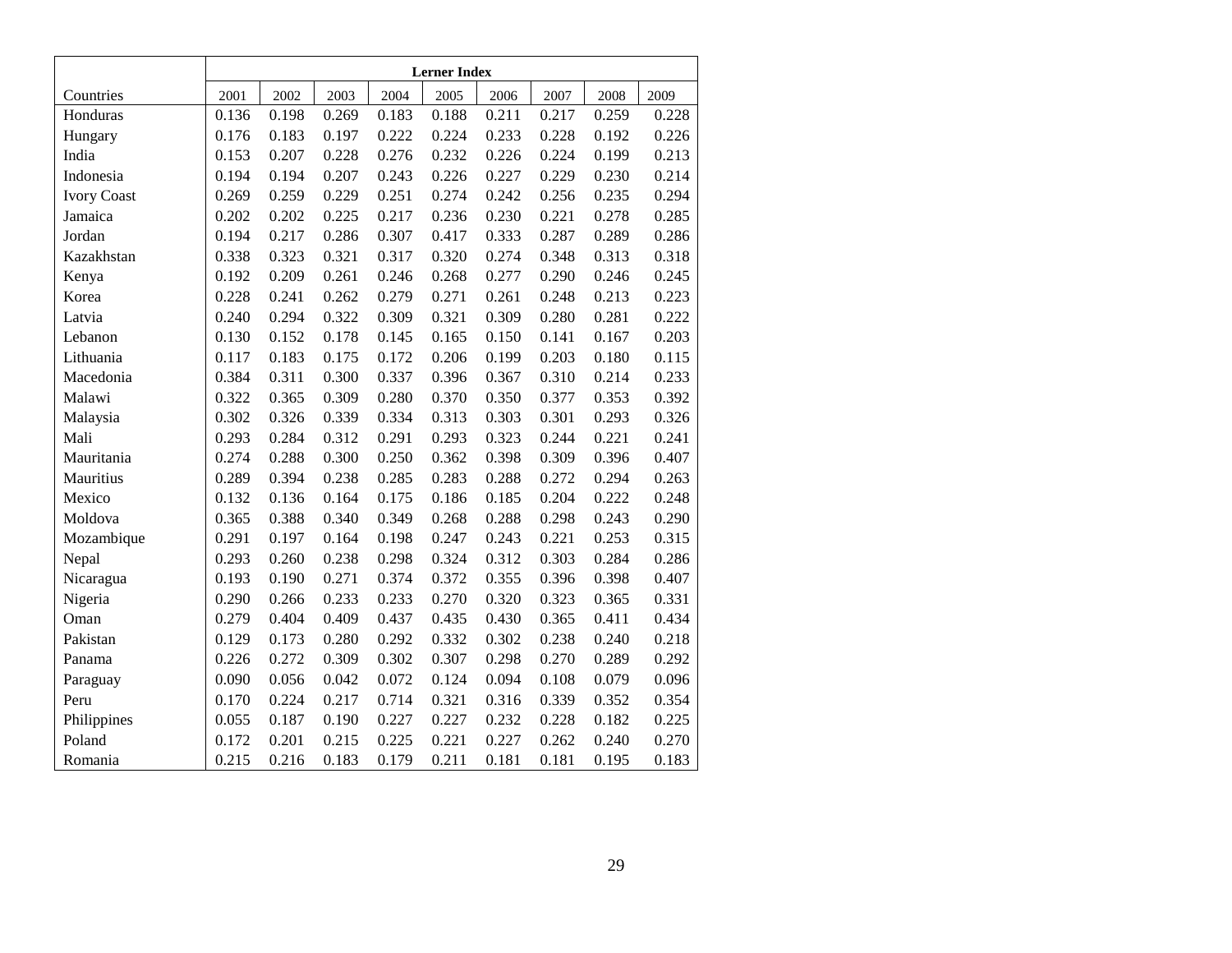|                           | <b>Lerner Index</b> |       |       |       |       |       |       |       |       |
|---------------------------|---------------------|-------|-------|-------|-------|-------|-------|-------|-------|
| Countries                 | 2001                | 2002  | 2003  | 2004  | 2005  | 2006  | 2007  | 2008  | 2009  |
| <b>Russian Federation</b> | 0.319               | 0.259 | 0.258 | 0.235 | 0.245 | 0.244 | 0.251 | 0.253 | 0.104 |
| Serbia                    |                     | 0.376 | 0.350 | 0.338 | 0.333 | 0.272 | 0.207 | 0.168 | 0.180 |
| Sierra Leone              | 0.495               | 0.487 | 0.462 | 0.443 | 0.372 | 0.336 | 0.189 | 0.135 | 0.149 |
| Slovakia                  | 0.112               | 0.125 | 0.163 | 0.116 | 0.138 | 0.194 | 0.179 | 0.210 | 0.221 |
| Slovenia                  | 0.183               | 0.200 | 0.193 | 0.223 | 0.199 | 0.193 | 0.220 | 0.147 | 0.208 |
| South Africa              | 0.347               | 0.374 | 0.240 | 0.154 | 0.244 | 0.293 | 0.319 | 0.292 | 0.272 |
| Sri Lanka                 | 0.174               | 0.183 | 0.227 | 0.240 | 0.220 | 0.251 | 0.228 | 0.215 | 0.232 |
| Tanzania                  |                     |       | 0.468 | 0.429 | 0.284 | 0.319 | 0.303 | 0.325 | 0.273 |
| Thailand                  | 0.194               | 0.220 | 0.301 | 0.344 | 0.340 | 0.290 | 0.289 | 0.291 | 0.350 |
| Turkey                    | 0.229               | 0.199 | 0.263 | 0.196 | 0.217 | 0.207 | 0.209 | 0.201 | 0.265 |
| Ukraine                   | 0.223               | 0.208 | 0.216 | 0.234 | 0.207 | 0.245 | 0.216 | 0.269 | 0.262 |
| Uruguay                   | 0.001               | 0.092 | 0.033 | 0.151 | 0.236 | 0.193 | 0.256 | 0.231 | 0.229 |
| Uzbekistan                | 0.580               | 0.373 | 0.293 | 0.290 | 0.318 | 0.350 | 0.357 | 0.310 | 0.286 |
| Venezuela                 | 0.238               | 0.279 | 0.299 | 0.314 | 0.267 | 0.305 | 0.280 | 0.263 | 0.300 |
| Vietnam                   | 0.263               | 0.246 | 0.203 | 0.213 | 0.231 | 0.237 | 0.246 | 0.214 | 0.243 |
| Zambia                    | 0.353               | 0.200 | 0.075 | 0.241 | 0.307 | 0.348 | 0.364 | 0.376 | 0.346 |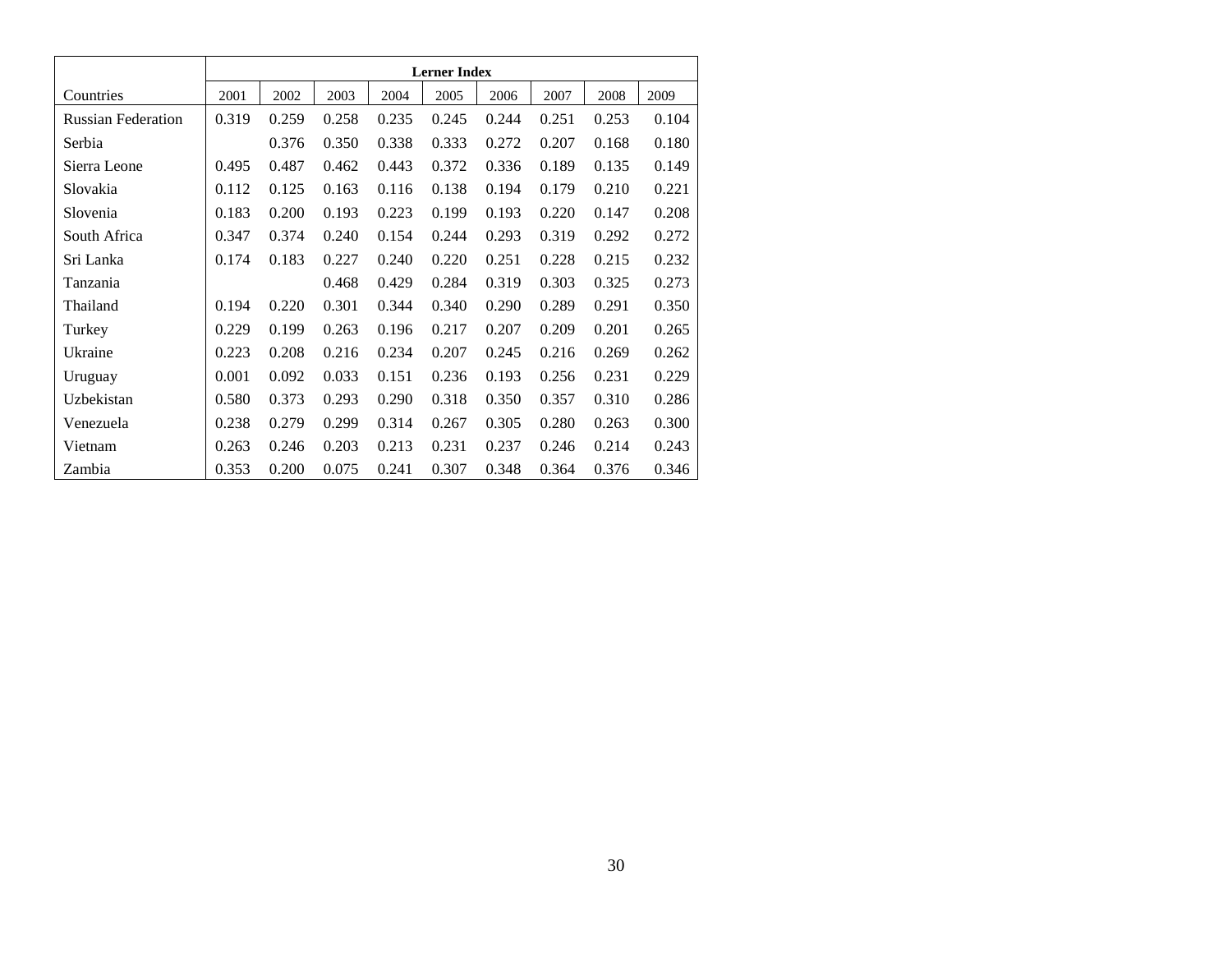#### **Appendix 1: Constructing the measure of access to finance**

We use the World Bank Enterprise Surveys dataset (www.enterprisesurveys.org) assembled with a module of identical questions included in all questionnaires. The common framework of the questionnaire enables crosscountry analyses using variables specified in the core module.

A complication in constructing the measure of access stems from changes in the core survey modules made for surveys administered after 2005. That is, the variables required to construct a measure of access are defined differently in the old (2002-2005) and new (2006-2010) core modules..

From the old surveys, we consider the following questions:

- "Do you have an overdraft facility or line of credit?": Yes/No
- "For the most recent loan or overdraft":
	- o When was this financing approved (year)?
	- o Did the financing require collateral or a deposit?
	- o If yes, what share of collateral was:
		- Land and buildings?
		- Machinery?
		- Intangible assets (accounts receivable, inventory)?
		- **Personal assets of owner/manager (e.g. house)?**
	- o What was the approximate value of collateral required as a percentage of the loan value?
	- o What is the loan's approximate annual cost/ rate of interest?
	- o What is the duration (term) of the loan?

From the new surveys, we consider the following questions:

- "At this time, does this establishment have an overdraft facility?": Yes/No
- "At this time, does this establishment have a line of credit or loan from a financial institution?": Yes/No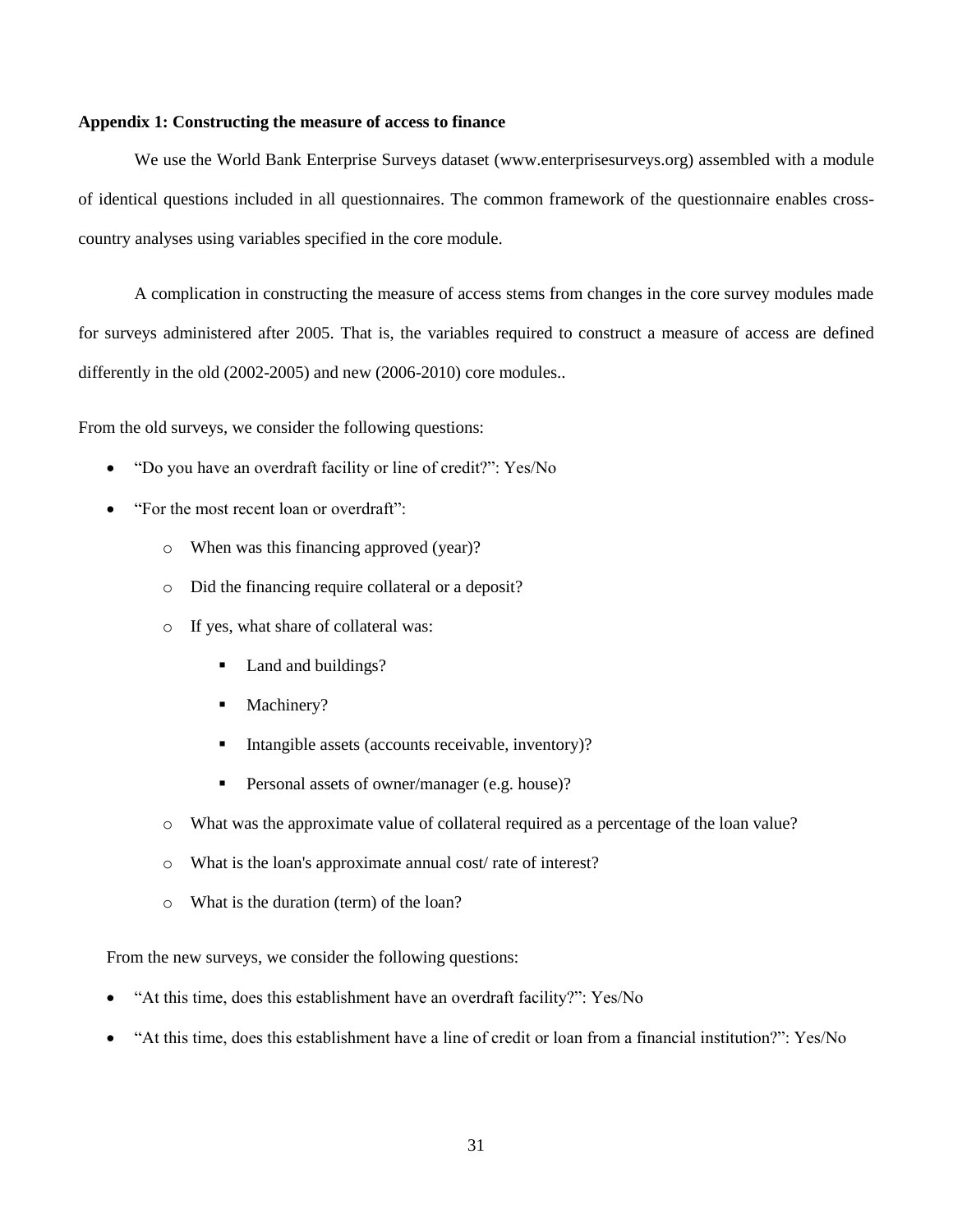Given the nature of differences in the questionnaires, overdraft facility, line of credit, and loan are impossible to identify separately. Instead, we define *Access to finance* as having access to any one of the three credit facilities. The dependent variable, *Access to finance*, is a dummy variable that takes value 1 if the firm responds "yes" to either of the two questions, and 0 if "no" to both. A further obstacle arises due to the loan or overdraft question in the old surveys not being a dichotomous yes/no query. We assume that firms answering any further questions about their most recent loan or overdraft facility have access to at least one of the two types of financing.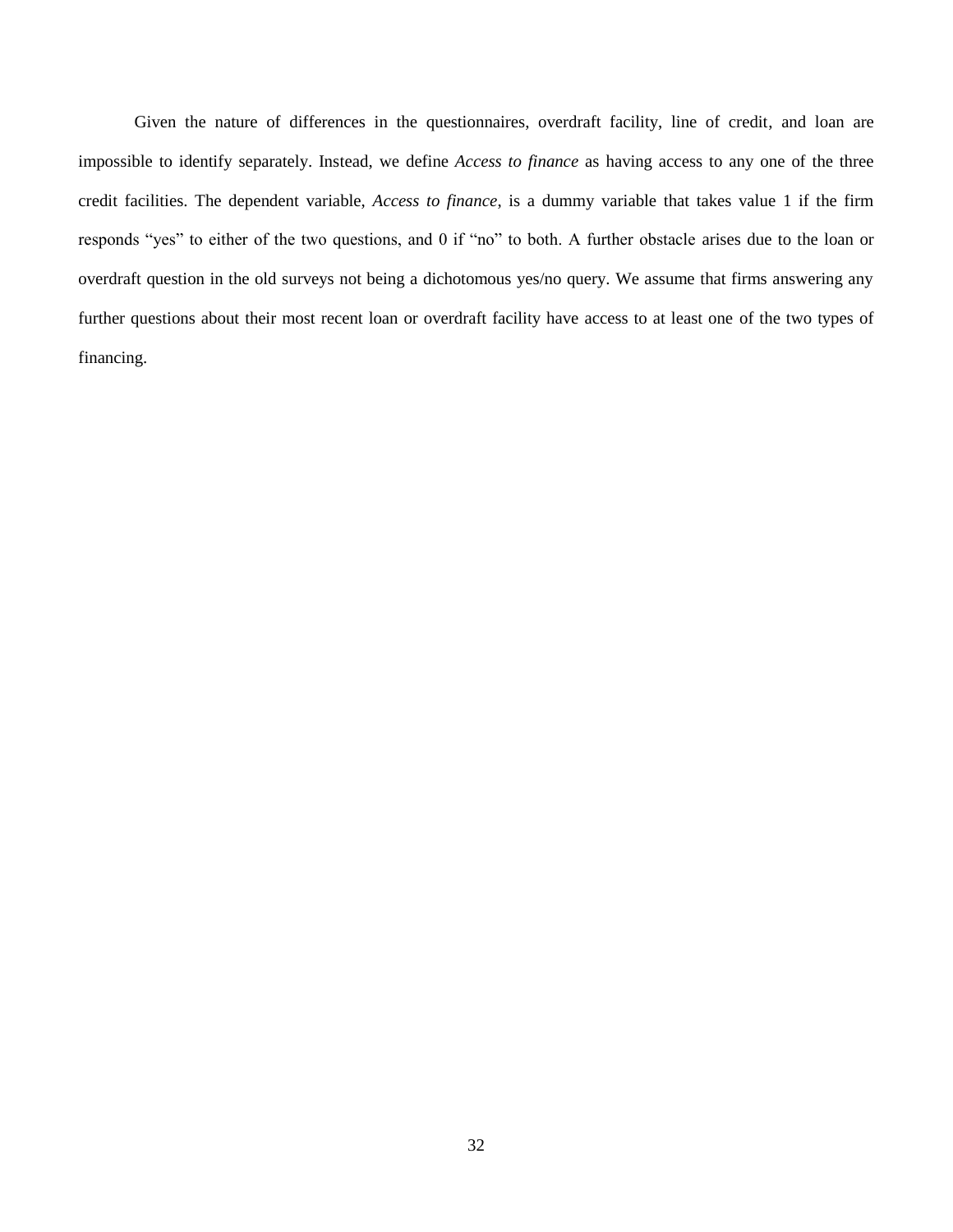## **Appendix 2: Constructing the Lerner Index<sup>20</sup>**

The Lerner Index is defined as the difference between banking output prices and marginal costs (relative to prices). It is calculated as:

Lerner Index  $=\frac{F - mc}{p}$ ,

where P is the price of outputs and MC is the marginal cost.

Price is calculated as the total gross revenue of the bank divided by the total assets. We compute the marginal costs by taking the derivative with respect to total assets from the following empirical specification of the translog cost function:

$$
ln(C_{it}) = \alpha_{0i} + \beta_0 ln(Q_{it}) + \beta_1 0.5[ln(Q_{it})]^2 + \alpha_1 ln(W_{1it}) + \alpha_2 ln(W_{2it}) + \alpha_3 ln(W_{3it}) + \beta_2 ln(Q_{it}) * ln(W_{1it}) +
$$
  
\n
$$
\beta_3 ln(Q_{it}) * ln(W_{2it}) + \beta_4 ln(Q_{it}) * ln(W_{3it}) + \alpha_4 ln(W_{1it}) * ln(W_{2it}) + \alpha_5 ln(W_{1it}) * ln(W_{3it}) + \alpha_6 ln(W_{2it}) * ln(W_{3it}) +
$$
  
\n
$$
\alpha_7 0.5[ln(W_{1it})]^2 + \alpha_8 0.5[ln(W_{2it})]^2 + \alpha_9 0.5[ln(W_{3it})]^2 + \alpha_{10} ln(Equity)_{it} + \alpha_{11} ln(Net Loans)_{it} + F_i + Y_t + e_{it}
$$

where  $C_{it}$  is total operating plus financial costs for bank i in time period t, Q is total assets,  $W_1$  is the ratio of interest expenses to total deposits,  $W_2$  is the ratio of personnel expenses to total assets,  $W_3$  is the ratio of other operating and administrative expenses to total assets, Equity is the ratio of firm equity to total assets, Net Loans is the ratio of net loans to total assets,  $F_i$  are firm fixed effects and  $Y_t$  are the full set of year dummies. A constrained fixed effects regression with time dummies is estimated under restrictions of symmetry and homogeneity of degree one in the price of inputs.

We use bank-level data from Bankscope to calculate the Lerner Index. Only banks classified as commercial, cooperative, Islamic, savings, and bank holding companies are considered in the analysis.

 $\overline{a}$ 

 $20$  We follow the literature on the Lerner index mentioned in footnote 11.